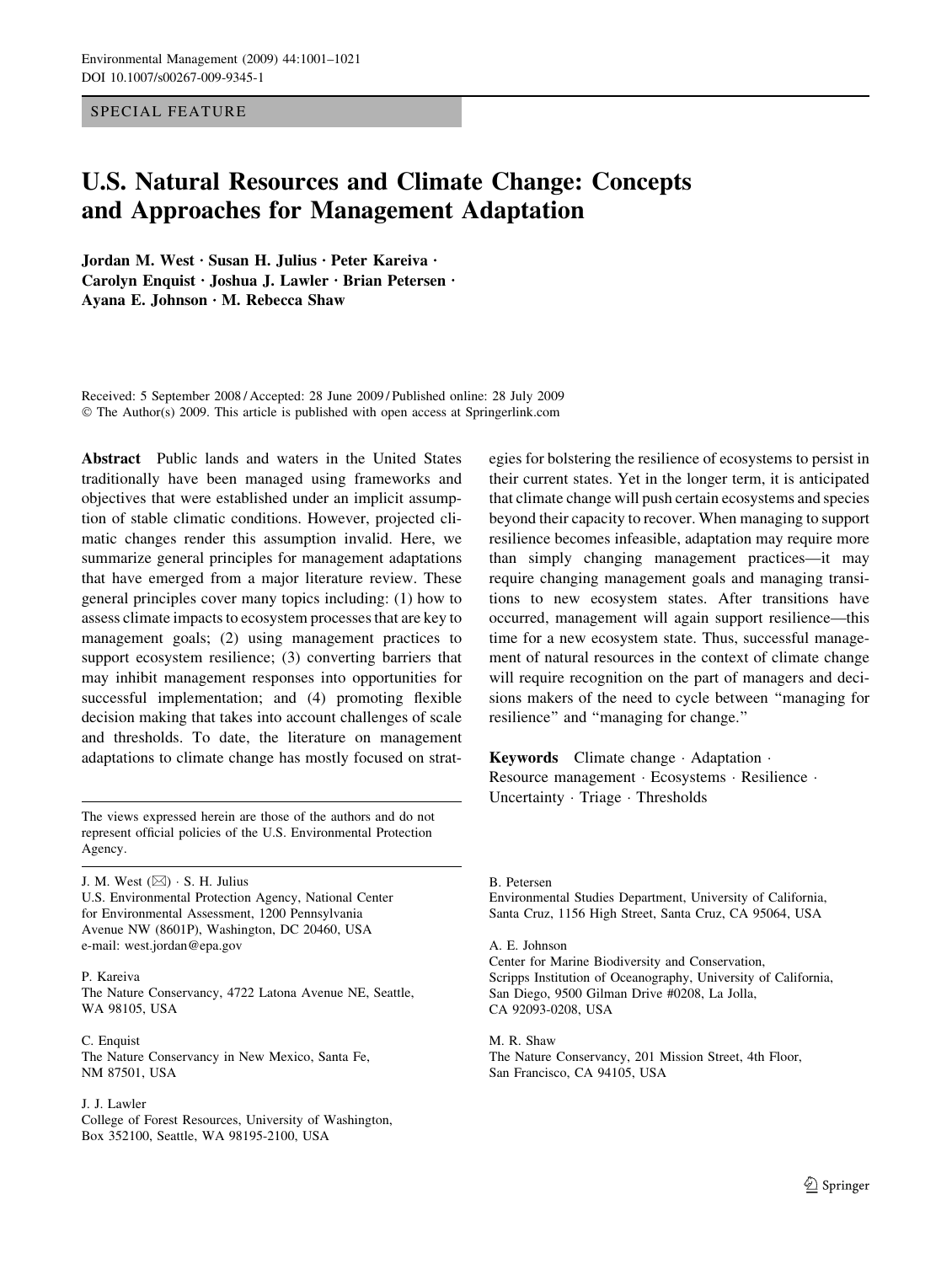# Introduction

Natural resource management practices in the United States were developed under relatively stable climatic conditions in the last century, and based on the presumption that ecological systems tend toward a natural equilibrium state for which one could manage (Dixon [2003](#page-18-0); US-GAO [2007](#page-20-0); Heller and Zavaleta [2009\)](#page-18-0). However, it is now understood that widespread ecological sensitivities to climate variability and change necessitate a re-examination of management practices in the context of a dynamic climate system (Adger and others [2007](#page-17-0)). A recent report commissioned by the United States Climate Change Science Program (CCSP [2008\)](#page-18-0) reviewed management practices for reducing the impact of climate change on sensitive ecosystems and natural resources. The report, which examined selected management systems for protected lands and waters within the United States (i.e., National Forests, National Parks, National Wildlife Refuges, Wild and Scenic Rivers, National Estuaries, and Marine Protected Areas), was written by a team of 61 scientists and managers and represents the largest review to date of management adaptations. This article examines concepts and approaches distilled from across the management systems reviewed in the report and concludes that only through a transformation of management and goal-setting approaches—from a static equilibrium view of the natural world to a highly dynamic and variable approach—will it be possible to make major advances in adaptation to climate change.

Adaptation to climate change refers to adjustments in natural or human systems in response to climate change or impacts (IPCC [2001](#page-18-0)). In biological disciplines, adaptation refers to the process of genetic change within a population due to natural selection, whereby the average state of a character becomes better suited to some feature of the environment (Groom and others [2006](#page-18-0)). This type of adaptation, also referred to as autonomous adaptation (IPCC [2001](#page-18-0)), is a reactive biological response to climate stimuli and does not involve intervention by society. Planned adaptation (i.e., management adaptation), on the other hand, refers to strategies adopted by society to manage systems based on an awareness that conditions are about to change or have changed, such that action is required to meet management goals (modified from IPCC [2001\)](#page-18-0). This article focuses on this latter form of adaptation.

Thus far, the literature has focused largely on management adaptations that increase the resilience of ecological systems to climate change (Scheffer and others [2001](#page-19-0); Turner II and others [2003](#page-20-0); Tompkins and Adger [2004;](#page-20-0) Hansen and others [2003;](#page-18-0) Grimsditch and Salm [2006](#page-18-0); Walker and Salt [2006;](#page-20-0) Heller and Zavelata [2009](#page-18-0)). Here, resilience refers to the amount of change or disturbance that a system can absorb before it undergoes a fundamental shift to a different set of processes and structures (Holling [1973;](#page-18-0) Gunderson [2000](#page-18-0); Bennett and others [2005\)](#page-17-0). Thus, the adaptation approaches discussed in the first part of this review consist of strategies for supporting the ability of ecosystems to persist at local or regional scales. Only more recently has the science and management community begun to grapple with what constitutes adaptation when resilience can no longer be maintained (Millar and others [2007\)](#page-19-0); a discussion of this emergent topic takes place in a later section.

This article begins with an overview of the prerequisite for any adaptation effort: an assessment of likely current and future climate change impacts on ecosystem processes associated with management goals. This is followed by a review of management adaptation strategies currently available from the literature (resilience approaches). A subsequent section discusses real or perceived barriers to implementation in terms of how they may be converted into opportunities for success. Final sections discuss management under conditions in which thresholds are exceeded and goals become unattainable, as well as observations about the steps necessary to advance the management community's capability to adapt.

# Assessing Impacts to Support Adaptation

Specific management goals for ecosystems in different management systems (e.g., National Refuges or National Estuaries) vary based on the principles and frameworks adopted by their associated management communities. Goals are commonly expressed in terms of maintaining ecosystem integrity, achieving restoration, preserving ecosystem services, and protecting wildlife and other ecosystem characteristics (CCSP [2008](#page-18-0)). The achievement of management goals is thus dependant on the ability to protect, support, and restore the structure and functioning of ecosystems.

Changes in climate may affect ecosystems such that management goals are not achieved. Identified management goals should be analyzed for their sensitivity to climate variability and change, as well as to other stressors present in the system that may interact with climate change (Kareiva and others [2008](#page-19-0)). Adaptations to climate variability and change are meant to reduce the risk of failing to achieve management goals.

The first step is to understand how climate change will impact key ecosystem components and processes that are essential to attaining management goals. Impact assessments combine our understanding of the current state of the system with drivers of environmental change to project potential responses to changes in those drivers (Carter and others [1994](#page-18-0); Carter and others [2007\)](#page-18-0). Climate change impacts are defined by (1) the character and magnitude of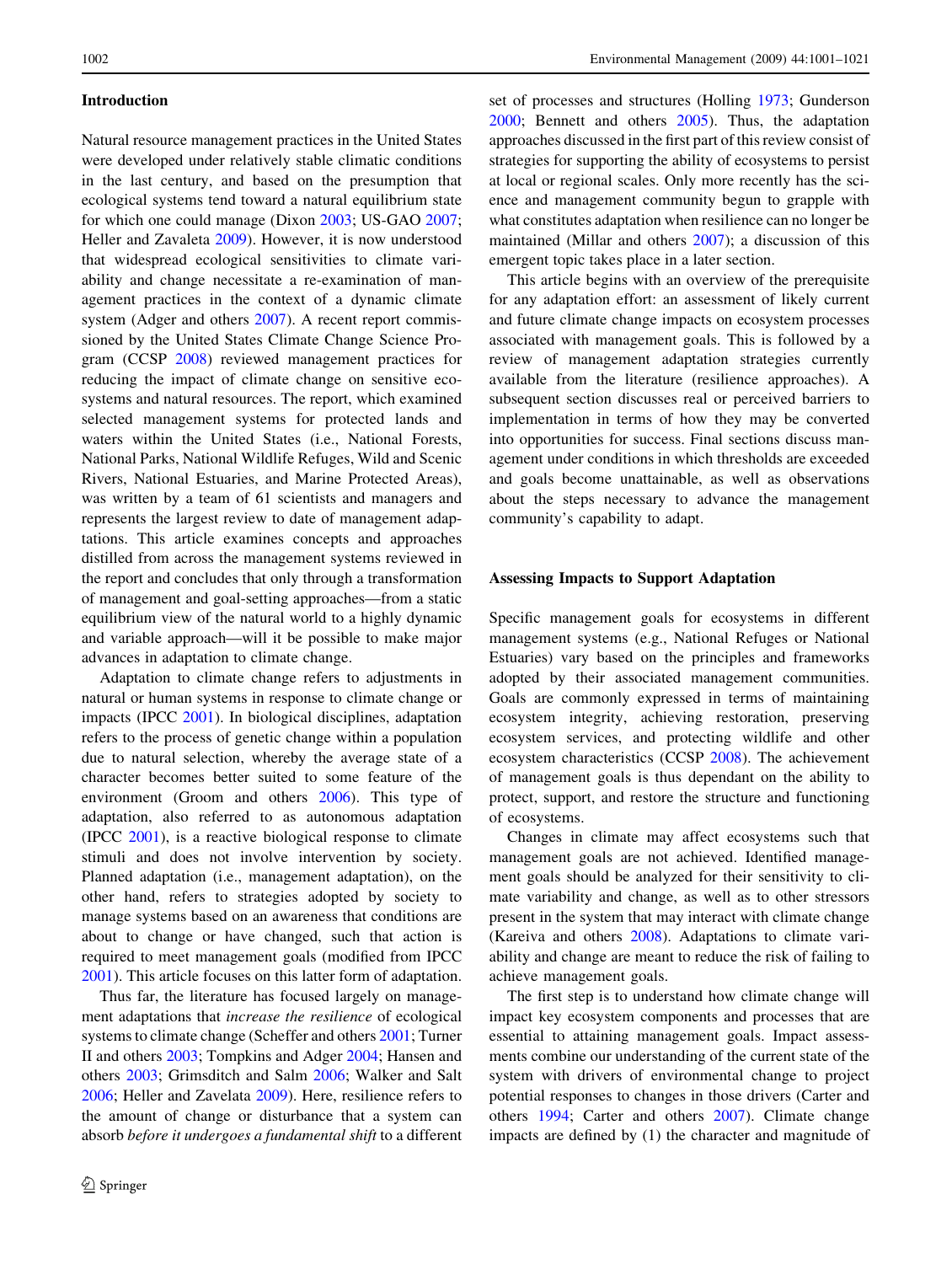climate changes likely to affect a given location, and (2) the sensitivity of a given conservation target to climate change. Assessing the nature of the changes a population or system is likely to experience requires projections of changes in both climate and climate-driven processes (Baron and others [2008](#page-17-0); Scott and others [2008](#page-19-0)). For example, managing forests in a changing climate requires data on projected changes in rainfall and temperature––as well as data on current and projected condition of vegetation––in order to understand processes such as changing fire regimes (Joyce and others [2008\)](#page-19-0).

Sensitivities of target organisms or processes to climate change depend on several aspects of the biology of a species or the ecological functioning of a system. A screening of sensitivities can be performed through a literature review of critical thresholds (Carpenter and others [1999;](#page-18-0) Scheffer and Carpenter [2003](#page-19-0); Burkett and others [2005;](#page-18-0) Groffman and others [2006\)](#page-18-0) and coping ranges (Yohe and Tol [2002](#page-20-0); Willows and Connell [2003;](#page-20-0) Burton and others [2005;](#page-18-0) Carter and others [2007\)](#page-18-0), which provides the basis for understanding the implications of changes in future conditions. For example, species that are physiologically sensitive to changes in temperature or moisture; species that occupy climate-sensitive habitats such as shallow wetlands, perennial streams, and alpine areas; and species with limited dispersal abilities will be sensitive to climate change (Root and Schneider [2002](#page-19-0)). Populations with slow growth rates and populations at species range boundaries are also likely to be sensitive (Pianka [1970](#page-19-0); Lovejoy and Hannah [2005\)](#page-19-0), as will species, communities, or ecosystems that are highly dependant on specific climate-driven processes such as fire regimes, sea level rise, and hydrology.

## Establishing Baseline Information

In addition to understanding which organisms and systems are most sensitive to climate change, managers need to know the baseline conditions of a given system. Ecologists, especially marine ecologists, have drawn attention to the fact that the world has changed so much that it can be hard to determine an accurate historical baseline for any system (Pauly [1995;](#page-19-0) Jackson and others [2001\)](#page-18-0). An understanding of a system's long history can be essential because the historical record may include information about past responses to extreme stresses and perturbations. When dealing with sensitive, endangered, or stressed systems, experimental perturbation is not feasible. When available, paleoecological records can be used to examine past ranges of natural environmental variability and past organismal responses to climate change (Willis and Birks [2006](#page-20-0)). Although in an experimental sense ''uncontrolled,'' there is no lack of both historic and recent examples of perturbations and recoveries through which to examine resilience.

Historic baselines have the potential to offer insights into how to manage for climate change. For example, while the authority to acquire land interests and water rights exists under the Wild and Scenic Rivers Act, lack of baseline data on flow regimes makes it difficult to determine how, when, and where to use this authority (Palmer and others [2008\)](#page-19-0). Data on species composition and distribution; rates of freshwater discharge into estuaries; river flooding regimes; magnitude and timing of anadromous fish runs; forest fire regimes; and home ranges, migration patterns, and reproductive dynamics of sensitive organisms would all be useful for making management decisions given the potential effects of climate change (Joyce and others [2008;](#page-19-0) Scott and others [2008;](#page-19-0) Peterson and others [2008](#page-19-0); Palmer and others [2008](#page-19-0)).

However, baselines also have the potential to be misleading. For example, Joyce and others [\(2008](#page-19-0)) noted that historic baselines are useful only if climate is incorporated into those past baselines and the relationship of vegetation to climate is explored. An ecological baseline based on an historic climate that will never again be seen in a region should not be used as a goal. At the same time, adjusting baselines to accommodate changing conditions requires caution to avoid unnecessarily compromising ecosystem integrity for the future and losing valuable historical knowledge.

## Monitoring to Inform Management Decisions

Although monitoring is already recognized as an important component of management, in the face of climate change, monitoring will be even more essential. Monitoring will be needed to detect changes in baseline conditions as well as to facilitate timely adaptation actions. Monitoring also provides a means to gauge the effectiveness of management actions. Some monitoring may be designed to detect general ecological trends in poorly understood systems. However, most monitoring programs should be designed with specific hypotheses in mind and with trigger points that will initiate a policy or management re-evaluation (Gregory and others [2006](#page-18-0)). For instance, using a combination of baseline and historical data, a monitoring program could be set up with pre-defined thresholds for a species' abundance or growth rate, or a river's flow rate, which, once exceeded, would prompt a re-examination of management objectives.

Monitoring targets will have to be carefully selected to represent the system in a tractable way and to give clear information about possible management options (Gregory and Failing [2002\)](#page-18-0). Some systems will require site-specific monitoring, whereas others will be able to take advantage of more general monitoring programs (see Kareiva and others [2008](#page-19-0) for examples of potential monitoring targets). For instance, Joyce and others [\(2008](#page-19-0)) highlight the need to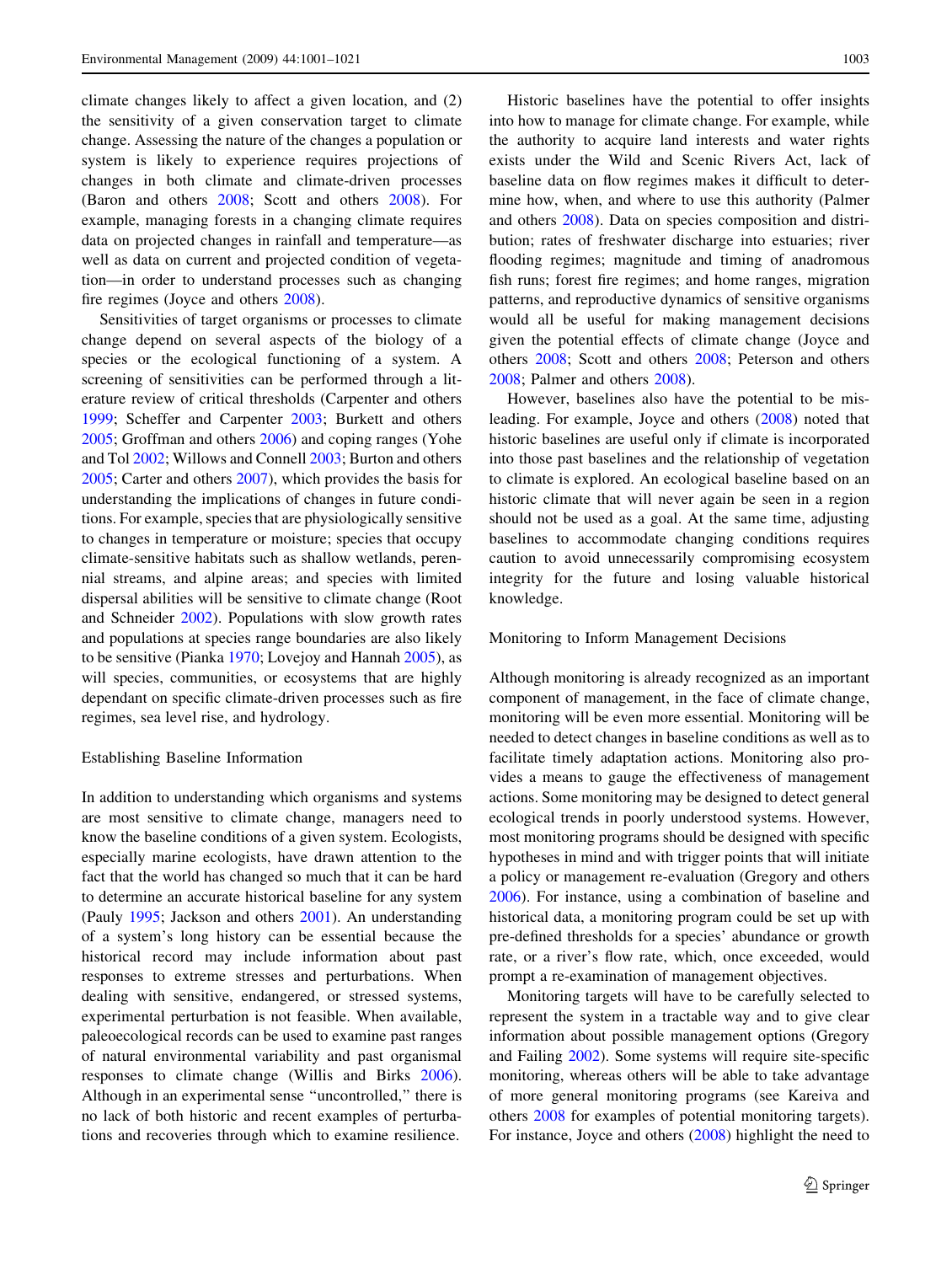monitor both native plant species and non-native species while suggesting a more general monitoring program would be adequate to detect changes in tree establishment, growth and mortality. One example of such a general program is the National Phenology Network's monitoring of the timing of ecological events across the country (Joyce and others [2008\)](#page-19-0).

Although directed, intensive monitoring programs may seem daunting, there are several opportunities to build on existing and developing efforts. Opportunities include the National Science Foundation's National Ecological Observation Network and the Park Service's Vital Signs program (e.g., Mau-Crimmins and others [2005\)](#page-19-0). Some federal lands have detailed species inventories (e.g., the national parks are developing extensive species inventories for the Natural Resource Challenge; Baron and others [2008\)](#page-17-0) or detailed stream flow measurements. However, while monitoring is critical, it is only one step in the management process and does not itself address the effects of climate change.

# Incorporating Uncertainty into Impact Assessments

Even when equipped with climate projections, baseline information and monitoring data, managers still face very complex decisions. The high degree of uncertainty inherent in assessments of climate change impacts can make it difficult for a manager to translate results from those assessments into practical management actions (Dessai and others [2009\)](#page-18-0). However, uncertainty is not the same as ignorance or lack of information—it simply means that there is more than one outcome possible as a result of climate change. Fortunately, there are approaches for dealing with uncertainty that allow progress. One key step is scenario-building (Hannah and others [2002](#page-18-0); Johnson and Weaver [2009](#page-19-0)).

While it is not possible to predict the changes that will occur, managers can get an indication of the expected range of changes using scenarios, and they can use that range to develop appropriate responses. Rather than focusing on a single ''most likely'' outcome, planning for the range will provide responses that are more robust to climate change (Johnson and Weaver [2009](#page-19-0)). To develop a set of scenarios—i.e., internally consistent views of reasonably plausible futures in which decisions may be explored (adapted from Porter [1985;](#page-19-0) IPCC [1994](#page-18-0); Schwartz [1996\)](#page-19-0)—quantitative or qualitative visions of the future are developed. These scenarios explore current assumptions and expand viewpoints of the future. In the climate change impacts area, approaches for developing scenarios may range from model-based scenarios, to analog scenarios, to informal synthetic scenarios.

Model-based scenarios explore plausible future conditions through direct representations of complex patterns of change. Scenarios are developed using a number of different realizations from global climate models that are driven by multiple alternative future emissions paths. The outputs are spatially downscaled using statistical methods or regional climate models, and the resulting scenarios become the basis for exploring potential ecosystem responses. Analog scenarios make use of existing climate information, either at the region in question (temporal analogs) or from another region that currently experiences a climate anticipated to resemble the future climate of the site under study (spatial analogs). Temporal analogs may be constructed from paleoclimate information or from the historical instrumental record. Synthetic scenarios specify changes in particular variables and apply those changes to an observed time series. For example, a historic time series of annual mean precipitation for the northeastern United States would be increased by 2% to create a synthetic scenario, but no other characteristics of precipitation would change. A synthetic scenario might start by simply stating that in the future, summers will be hotter and drier. That scenario would be used to alter the sets of historic time series, and decision makers would explore how management might respond (IPCC-TGICA [2007\)](#page-18-0).

Along with developing multiple scenarios using the methods described above to discover potential ecosystem changes, it may also be useful to conduct sensitivity analyses that further explore ecosystem behaviors and identify ranges of potential changes in ecosystem endpoints. In such analyses, key attributes of an ecosystem are examined to see how they respond to systematic changes in selected climate drivers (IPCC-TGICA [2007;](#page-18-0) Johnson and Weaver [2009](#page-19-0)). For example, precipitation and temperature would be perturbed at specific increments over a plausible range of changes—e.g., 1% changes in precipitation over a range of  $-5\%$  to  $+10\%$  from the historic baseline, and  $1^{\circ}$ C changes in temperature over a range of  $+1^{\circ}$  to  $+4^{\circ}C$  from the historic baseline—as inputs to an ecosystem model to determine how ecosystem processes and endpoints would respond. This approach may help managers to identify thresholds beyond which key management goals become unattainable.

Scenario-building approaches and sensitivity analyses provide the foundation for scenario planning—planning for multiple possible future events (Peterson and others [2003](#page-19-0); Carpenter and others [2006](#page-18-0); Cumming [2007\)](#page-18-0). If sensitivity analyses are performed, those results can be used to select the most relevant scenarios that both address managers' needs and represent the widest possible, but still plausible, futures. The strategy is to then design a variety of management strategies that are robust across the whole range of scenarios and associated impacts. For detailed guidance on using scenario data for climate impact assessments, see IPCC-TGICA ([2007\)](#page-18-0).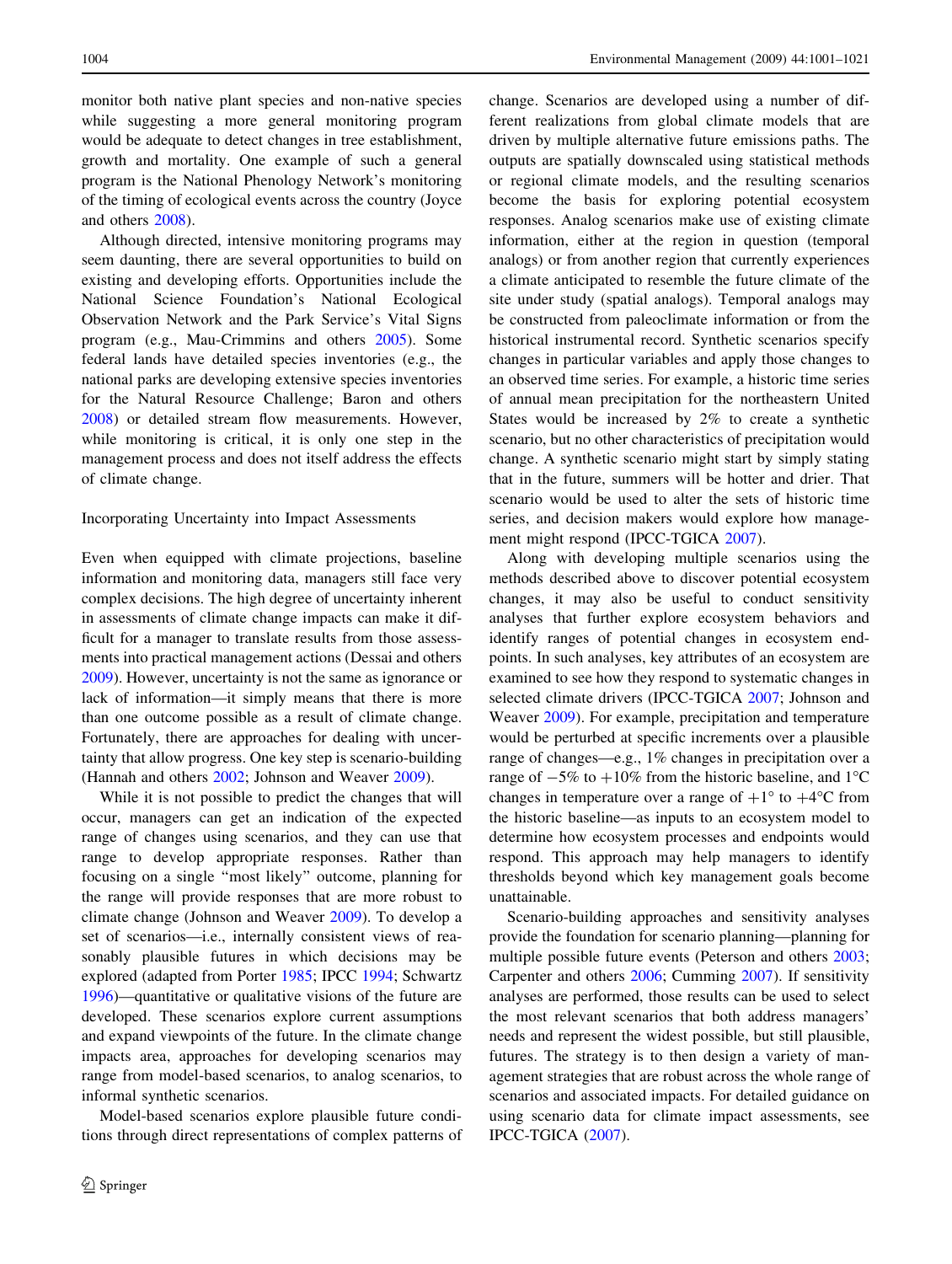# Management Strategies for Resilience to Climate **Change**

Management of ecosystems for any objective will be made easier if the systems are resilient to change—whether it is climate change or any other disturbance. For example, a highly resilient coral reef might bleach but would be able to recover rapidly (Keller and others [2008](#page-19-0)). Similarly, a resilient forest ecosystem would quickly re-establish plant cover following a major forest fire, with negligible loss of soils or fertility (Joyce and others [2008](#page-19-0)). An important contributing factor to overall resilience is resistance, which is the ability of an organism or a system to remain structurally and functionally un-impacted by major disturbance or stress (Grime and others [2000](#page-18-0); Grimsditch and Salm [2006\)](#page-18-0). ''Un-impacted,'' in this sense, means that the species or system can continue to provide the desired ecosystem services. Resistance contributes to resilience since ecosystems that contain resistant individuals or communities will exhibit faster overall recovery (through recruitment and regrowth) after a disturbance.

# Adaptation Approaches

Ecological studies combined with managers' expertise reveal several categories of approaches for managing natural systems for resilience in the face of disturbance. Insights from experiences with unpredictable and extreme events such as hurricanes, floods, pest and disease outbreaks, invasions, and forest fires can be readily applied to managing in the context of climate change. A clear exposition of these approaches is the starting point for developing best practices aimed at climate adaptation. The seven approaches discussed below—(1) reduce anthropogenic stresses, (2) protect key ecosystem features, (3) maintain representation, (4) replicate, (5) restore, (6) identify refugia, and (7) relocate organisms—involve techniques that enhance a system's resilience to climatic changes. All of these adaptation approaches ultimately contribute to resilience, whether at the scale of individual protected area units, or at the scale of regional/national systems. The seven categories are inclusive of the range of adaptation options found across the six management systems reviewed in the CCSP ([2008\)](#page-18-0) report. It is important to note that the strategies discussed under these approaches are options, not recommendations; the efficacy of many of the individual strategies has yet to be fully tested and would depend on the specifics of place, ecosystem, project design, etc.

### Reduce Anthropogenic Stresses

Managing for resilience often implies minimizing anthropogenic stressors (e.g., pollution, overfishing) that hinder

the ability of species or ecosystems to withstand a stressful climatic event. For example, one way of enhancing resilience in wildlife refuges is to reduce other stresses on native vegetation such as erosion or altered hydrology caused by human activities (Scott and others [2008](#page-19-0)). Marine protected area managers may focus on human stressors such as overfishing and excessive inputs of nutrients, sediments, and pollutants, both inside the protected area and on adjacent land and waters (Keller and others [2008\)](#page-19-0). The resilience of rivers could be enhanced by strategically shifting access points or moving existing trails for wildlife or river enthusiasts in order to protect important riparian zones (Palmer and others [2008](#page-19-0)). See Table [1](#page-5-0) for additional examples drawn from across the management systems reviewed in CCSP [\(2008](#page-18-0)).

### Protect Key Ecosystem Features

Within ecosystems, there may be particular structural characteristics (e.g., three-dimensional complexity, growth patterns), organisms (e.g., functional groups, native species), or areas (e.g., buffer zones, migration corridors) that are particularly important for promoting the resilience of the overall system. Such key ecosystem features could be important focal points for special management protections or actions. For example, managers of national forests may proactively promote stand resilience to diseases and fires by using silviculture techniques such as widely spaced thinnings or shelterwood cuttings (Joyce and others [2008](#page-19-0)). Another example would be to aggressively prevent or reverse the establishment of invasive non-native species that threaten native species or impede current ecosystem function (Baron and others [2008](#page-17-0)). Preserving the structural complexity of vegetation in tidal marshes, seagrass meadows, and mangroves may render estuaries more resilient (Peterson and others [2008](#page-19-0)). Establishing and protecting corridors of connectivity that enable migrations can enhance resilience across landscapes in national wildlife refuges (Scott and others [2008\)](#page-19-0). See Table [2](#page-6-0) for additional examples drawn from across the management systems reviewed in CCSP [\(2008](#page-18-0)).

### Maintain Representation

Representation involves the protection of the greatest diversity of biotic and abiotic systems possible. Depending on the application, this could mean protecting multiple genetically-variable populations of a species, protecting different communities of an ecosystem type, or protecting a variety of habitats. A management plan for a large ecosystem that includes representation of all possible combinations of physical environments and biological communities increases the chances that, regardless of the climatic change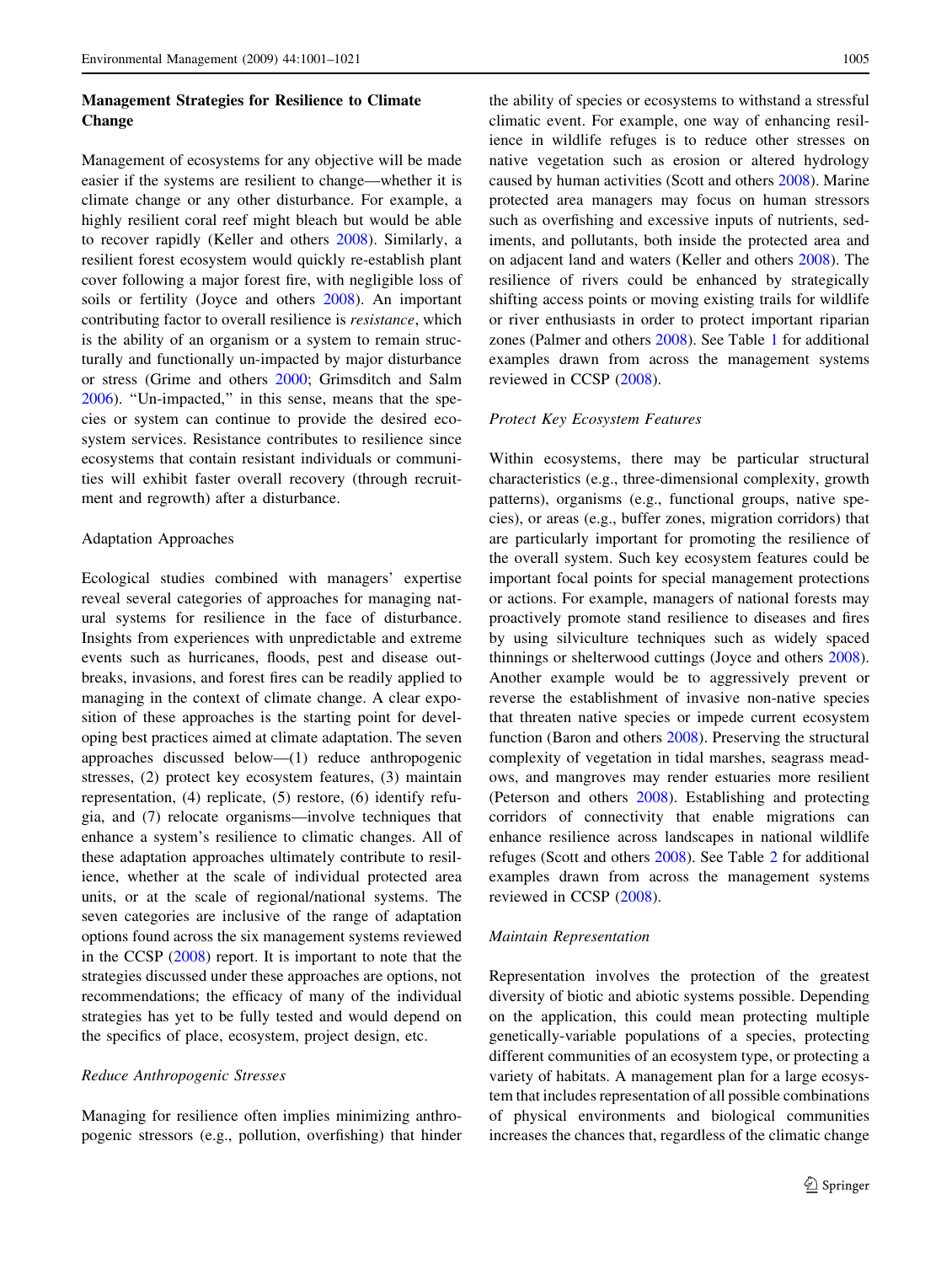<span id="page-5-0"></span>Table 1 Examples of potential adaptation actions that focus on reduction of anthropogenic stresses as a means of supporting resilience; many of these options are not yet proven and require testing

Adaptation approach: reduce anthropogenic stresses

National Forests (Joyce and others [2008](#page-19-0))

 $\vee$  Reduce the impact of current anthropogenic stressors such as fragmentation (e.g., by creating larger management units and migration corridors) and uncharacteristically severe wildfires and insect outbreaks (e.g., by reducing stand densities and abating fuels)

 $\checkmark$  Identify and take early proactive action against non-native invasive species (e.g., by using early detection and rapid response approaches) National Parks (Baron and others [2008](#page-17-0))

- 4 Remove structures that harden the coastlines, impede natural regeneration of sediments, and prevent natural inland migration of sand and vegetation after disturbances
- 4 Reduce or eliminate water pollution by working with watershed coalitions to reduce non-point sources and with local, state and federal agencies to reduce atmospheric deposition

4 Manage Park Service and visitor use practices to prevent people from inadvertently contributing to climate change

National Wildlife Refuges (Scott and others [2008\)](#page-19-0)

 $\checkmark$  Reduce human water withdrawals to restore natural hydrologic regimes

Wild & Scenic Rivers (Palmer and others [2008](#page-19-0))

- $\checkmark$  Purchase or lease water rights to enhance flow management options
- 4 Manage water storage and withdrawals to smooth the supply of available water throughout the year
- 4 Develop more effective stormwater infrastructure to reduce future occurrences of severe erosion
- $\checkmark$  Consider shifting access points or moving existing trails for wildlife or river enthusiasts

National Estuaries (Peterson and others [2008\)](#page-19-0)

- 4 Conduct integrated management of nutrient sources and wetland treatment of nutrients to limit hypoxia and eutrophication
- 4 Manage water resources to ensure sustainable use in the face of changing recharge rates and saltwater infiltration
- 4 Prohibit bulkheads and other engineered structures on estuarine shores to preserve or delay the loss of important shallow-water habitats by permitting their inland migration as sea levels rise

Marine Protected Areas (Keller and others [2008\)](#page-19-0)

- 4 Manage human stressors such as overfishing and excessive inputs of nutrients, sediments, and pollutants within marine protected areas
- 4 Improve water quality by raising awareness of adverse effects of land-based activities on marine environments, implementing integrated coastal and watershed management, and developing options for advanced wastewater treatment

that occurs, somewhere in the system there will be areas that provide a source for recovery. Employing this approach with wildlife refuges may be particularly important for migrating birds because they use a diverse array of habitats at different stages of their life cycles and along their migration routes, all of which will be affected by climate change (Scott and others [2008\)](#page-19-0). At the level of species, it may be possible to increase genetic diversity in river systems through plantings or via stocking fish (Palmer and others [2008](#page-19-0)), or maintain complexity of salt marsh landscapes by preserving marsh edge environments (Peterson and others [2008\)](#page-19-0). See Table [3](#page-7-0) for additional examples drawn from across the management systems reviewed in CCSP ([2008](#page-18-0)).

# Replicate

Replication is simply managing for the continued survival of more than one example of each ecosystem or species, even if the replicated examples are similar. Increasing redundancy acts as a form of insurance against the unpredictable nature of climate change. With marine protected areas, replication is explicitly used as a way to spread risk: if one area is negatively affected by a disturbance, then species, genotypes, and habitats in another area provide both insurance against extinction and a larval supply for recovery of affected areas (Keller and others [2008\)](#page-19-0). The analogy for forests would be spreading risks by increasing ecosystem redundancy and buffers in both natural environments and plantations (Joyce and others [2008\)](#page-19-0). It is prudent to use replication in all systems. In practice, most replication strategies also serve as representation strategies (since no two populations or ecosystems can ever be truly identical), and conversely most representation strategies provide some form of replication. See Table [4](#page-7-0) for additional examples drawn from across the management systems reviewed in CCSP ([2008](#page-18-0)).

# Restore

In many cases functionally intact ecosystems confer more resilience to extreme events such as floods and storms. Thus restoration of degraded ecosystems can be a valid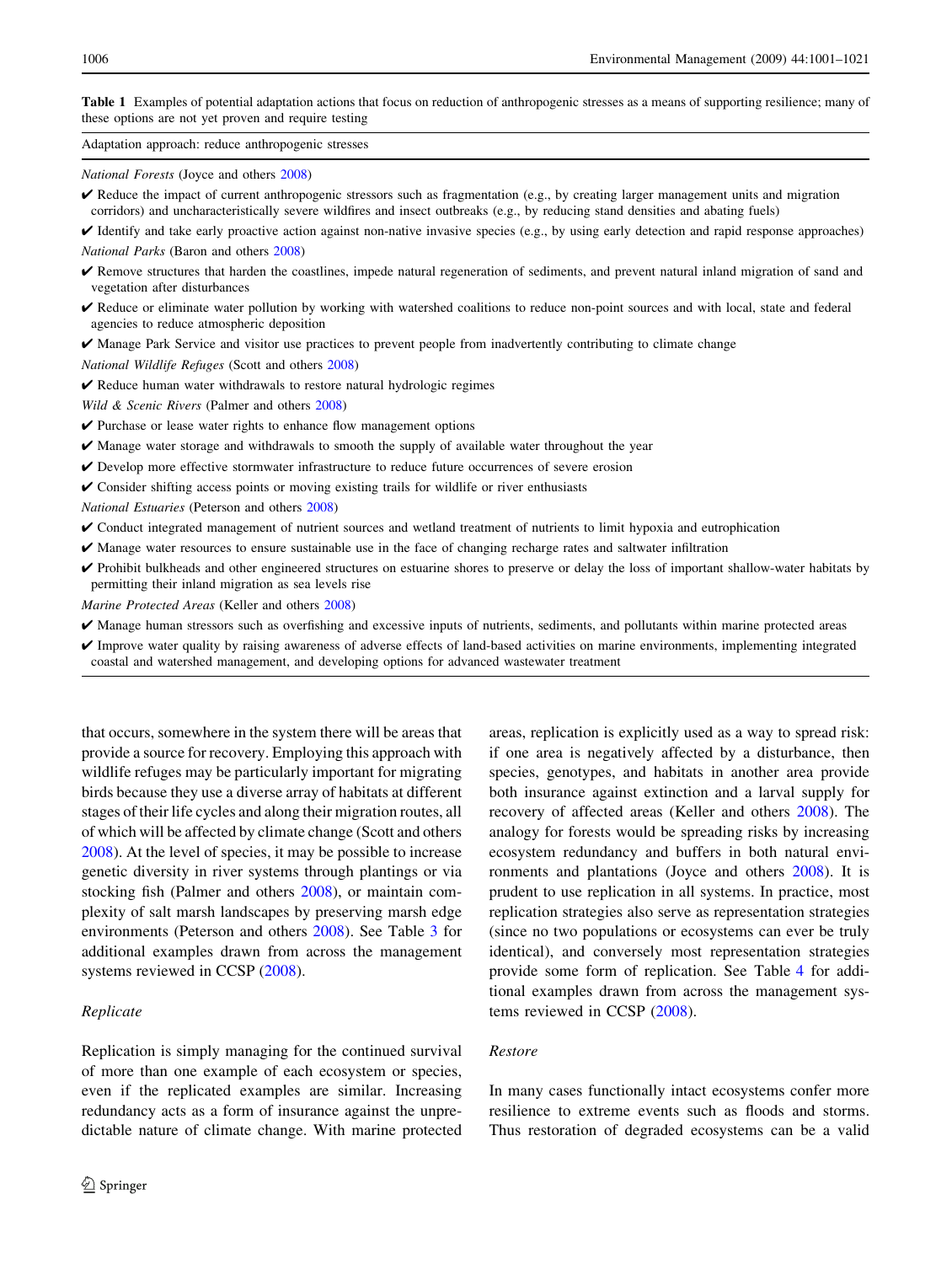<span id="page-6-0"></span>Table 2 Examples of adaptation actions that focus on protection of key ecosystem features as a means of supporting resilience; many of these options are not yet proven and require testing

Adaptation approach: protect key ecosystem features

National Forests (Joyce and others [2008](#page-19-0))

- $\checkmark$  Facilitate natural (evolutionary) adaptation through management practices (e.g., prescribed fire and other silvicultural treatments) that shorten regeneration times and promote interspecific competition
- $\vee$  Promote connected landscapes to facilitate species movements and gene flow, sustain key ecosystem processes (e.g., pollination and dispersal), and protect critical habitats for threatened and endangered species

National Parks (Baron and others [2008](#page-17-0))

- $\checkmark$  Remove barriers to upstream migration in rivers and streams
- 4 Reduce fragmentation and maintain or restore species migration corridors to facilitate natural flow of genes, species and populations
- $\vee$  Use wildland fire, mechanical thinning, or prescribed burns where it is documented to reduce risk of anomalously severe fires
- 4 Minimize alteration of natural disturbance regimes, for example through protection of natural flow regimes in rivers or removal of infrastructure that prohibits the allowance of wildland fire
- 4 Aggressively prevent establishment of invasive non-native species or diseases where they are documented to threaten native species or current ecosystem function

National Wildlife Refuges (Scott and others [2008\)](#page-19-0)

- $\checkmark$  Manage risk of catastrophic fires through prescribed burns
- $\checkmark$  Reduce or eliminate stressors on conservation target species
- $\checkmark$  Improve the matrix surrounding the refuge by partnering with adjacent owners to improve/build new habitats
- $\checkmark$  Install levees and other engineering works to alter water flows to benefit refuge species
- $\checkmark$  Remove dispersal barriers and establish dispersal bridges for species
- $\checkmark$  Use conservation easements around the refuge to allow species dispersal and maintain ecosystem function
- $\checkmark$  Facilitate migration through the establishment and maintenance of wildlife corridors
- Wild & Scenic Rivers (Palmer and others [2008](#page-19-0))
- 4 Maintain the natural flow regime through managing dam flow releases upstream of the wild and scenic river (through option agreements with willing partners) to protect flora and fauna in drier downstream river reaches, or to prevent losses from extreme flooding
- $\checkmark$  Use drought-tolerant plant varieties to help protect riparian buffers
- $\checkmark$  Create wetlands or off-channel storage basins to reduce erosion during high flow periods
- $\checkmark$  Actively remove invasive species that threaten key native species

National Estuaries (Peterson and others [2008\)](#page-19-0)

- 4 Help protect tidal marshes from erosion with oyster breakwaters and rock sills and thus preserve their water filtration and fisheries enhancement functions
- 4 Preserve and restore the structural complexity and biodiversity of vegetation in tidal marshes, seagrass meadows, and mangroves
- $\blacktriangleright$  Adapt protections of important biogeochemical zones and critical habitats as the locations of these areas change with climate
- 4 Connect landscapes with corridors to enable migrations to sustain wildlife biodiversity across the landscape
- 4 Develop practical approaches to apply the principle of rolling easements to prevent engineered barriers from blocking landward retreat of coastal marshes and other shoreline habitats as sea level rises

Marine Protected Areas (Keller and others [2008\)](#page-19-0)

- $\checkmark$  Identify ecological connections among ecosystems and use them to inform the design of MPAs and management decisions such as protecting resistant areas to ensure sources of recruitment for recovery of populations in damaged areas
- $\blacktriangleright$  Manage functional species groups necessary to maintaining the health of reefs and other ecosystems
- 4 Design marine protected areas with dynamic boundaries and buffers to protect breeding and foraging habits of highly migratory and pelagic species
- $\triangledown$  Monitor ecosystems and have rapid-response strategies prepared to assess ecological effects of extreme events as they occur
- 4 Identify and protect ecologically significant (''critical'') areas such as nursery grounds, spawning grounds, and areas of high species diversity

management adaptation to climate change. For example, the restoration of wetlands and natural floodplains can increase resilience to floods. Restoration of particular species assemblages may also be critical to managing for resilience—a good example of this would be fire-adapted vegetation in forests that are expected to see more fires as a result of hotter and drier summers (Joyce and others [2008](#page-19-0)). At Blackwater National Wildlife Refuge, the United States Fish and Wildlife Service is planning to restore wetlands that may otherwise be inundated by 2100 (Scott and others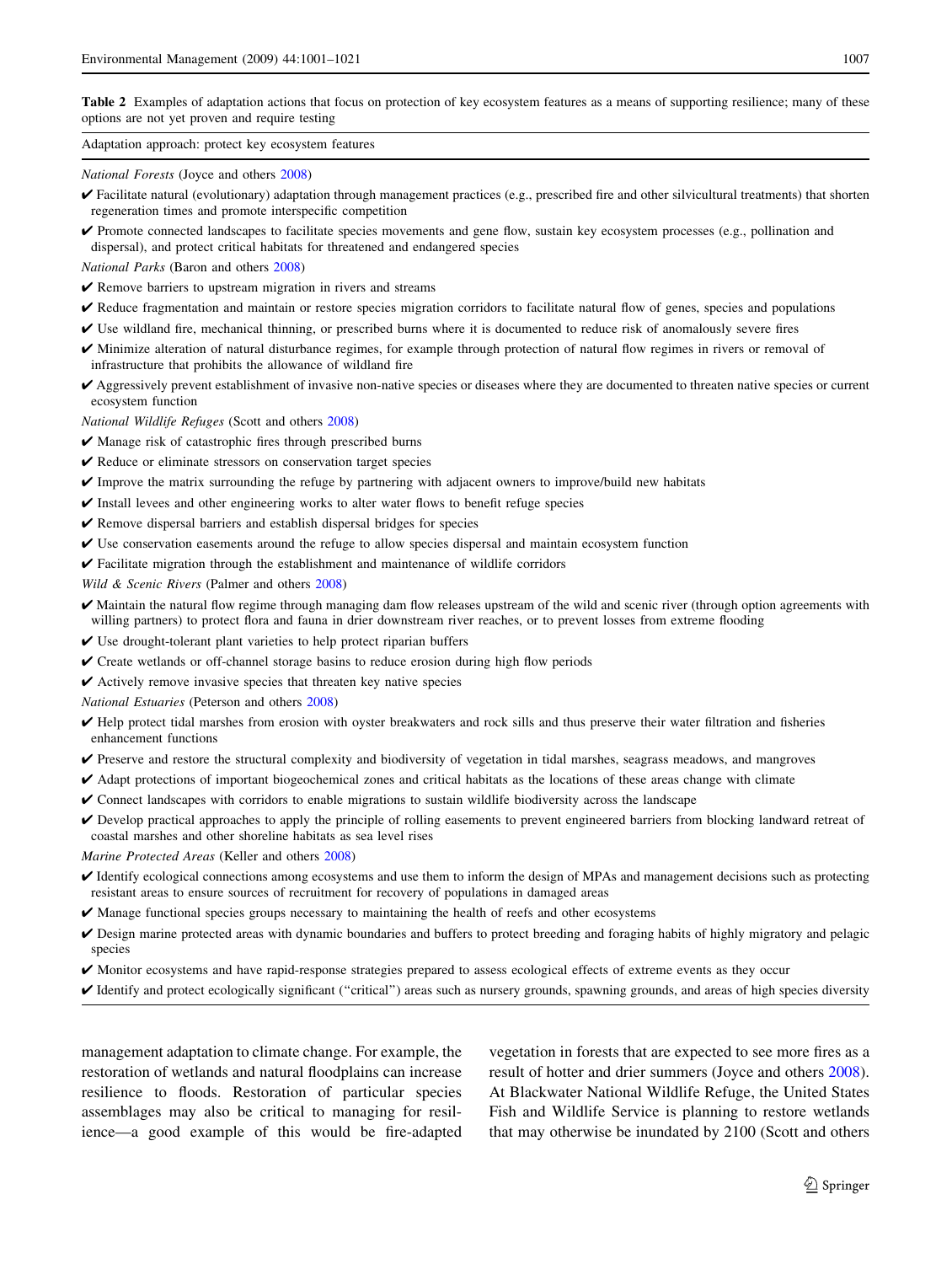<span id="page-7-0"></span>Table 3 Examples of adaptation actions that focus on representation as a means of supporting resilience; many of these options are not yet proven and require testing

#### Adaptation approach: represent

National Forests (Joyce and others [2008](#page-19-0))

- $\blacktriangleright$  Modify genetic diversity guidelines to increase the range of species, maintain high effective population sizes, and favor genotypes known for broad tolerance ranges
- $\blacktriangleright$  Where ecosystems will very likely become more water limited, manage for drought- and heat-tolerant species and populations, and where climate trends are less certain, manage for a variety of species and genotypes with a range of tolerances to low soil moisture and higher temperatures
- National Parks (Baron and others [2008](#page-17-0))
- $\blacktriangleright$  Allow the establishment of species that are non-native locally, but which maintain native biodiversity or enhance ecosystem function in the overall region
- $\blacktriangleright$  Actively plant or introduce desired species after disturbances or in anticipation of the loss of some species
- National Wildlife Refuges (Scott and others [2008\)](#page-19-0)
- 4 Strategically expand the boundaries of refuges to increase ecological, genetic, geographical, behavioral and morphological variation in species
- $\checkmark$  Facilitate the growth of plant species more adapted to future climate conditions
- Wild & Scenic Rivers (Palmer and others [2008](#page-19-0))
- $\checkmark$  Increase genetic diversity through plantings or by stocking fish
- $\checkmark$  Increase physical habitat heterogeneity in channels to support diverse biotic assemblages

National Estuaries (Peterson and others [2008\)](#page-19-0)

- 4 Maintain high genetic diversity through strategies such as the establishment of reserves specifically for this purpose
- 4 Maintain landscape complexity of salt marsh landscapes, especially preserving marsh edge environments

Marine Protected Areas (Keller and others [2008\)](#page-19-0)

- 4 Maximize habitat heterogeneity within marine protected areas and consider protecting larger areas to preserve biodiversity, biological connections among habitats, and ecological functions
- $\blacktriangleright$  Include entire ecological units (e.g., coral reefs with their associated mangroves and seagrasses) in marine protected area design to maintain ecosystem function and resilience
- $\blacktriangleright$  Ensure that the full breadth of habitat types is protected (e.g., fringing reef, fore reef, back reef, patch reef)

Table 4 Examples of adaptation actions that focus on replication as a means of supporting resilience; many of these options are not yet proven and require testing

Adaptation approach: replicate

National Forests (Joyce and others [2008](#page-19-0))

- 4 Spread risks by increasing ecosystem redundancy and buffers in both natural environments and plantations
- National Parks (Baron and others [2008](#page-17-0))

 $\checkmark$  Practice bet-hedging by replicating populations and gene pools of desired species

National Wildlife Refuges (Scott and others [2008\)](#page-19-0)

 $\checkmark$  Provide redundant refuge types to reduce risk to trust species

Wild & Scenic Rivers (Palmer and others [2008](#page-19-0))

4 Establish special protection for multiple headwater reaches that support keystone processes or sensitive species

National Estuaries (Peterson and others [2008\)](#page-19-0)

- 4 When restoring oyster reefs, replicate reefs along a depth gradient to allow fish and crustaceans to survive when depth-dependant environmental degradation occurs
- 4 Support migrating shorebirds by ensuring protection of replicated estuaries along the flyway

Marine Protected Areas (Keller and others [2008\)](#page-19-0)

 $\checkmark$  Replicate habitat types in multiple areas to spread risks associated with climate change

[2008\)](#page-19-0). In the case of estuaries, restoring the vegetational layering and structure of tidal marshes, seagrass meadows, and mangroves can stabilize estuary function (Peterson and others [2008\)](#page-19-0). See Table [5](#page-8-0) for additional examples drawn from across the management systems reviewed in CCSP [\(2008](#page-18-0)).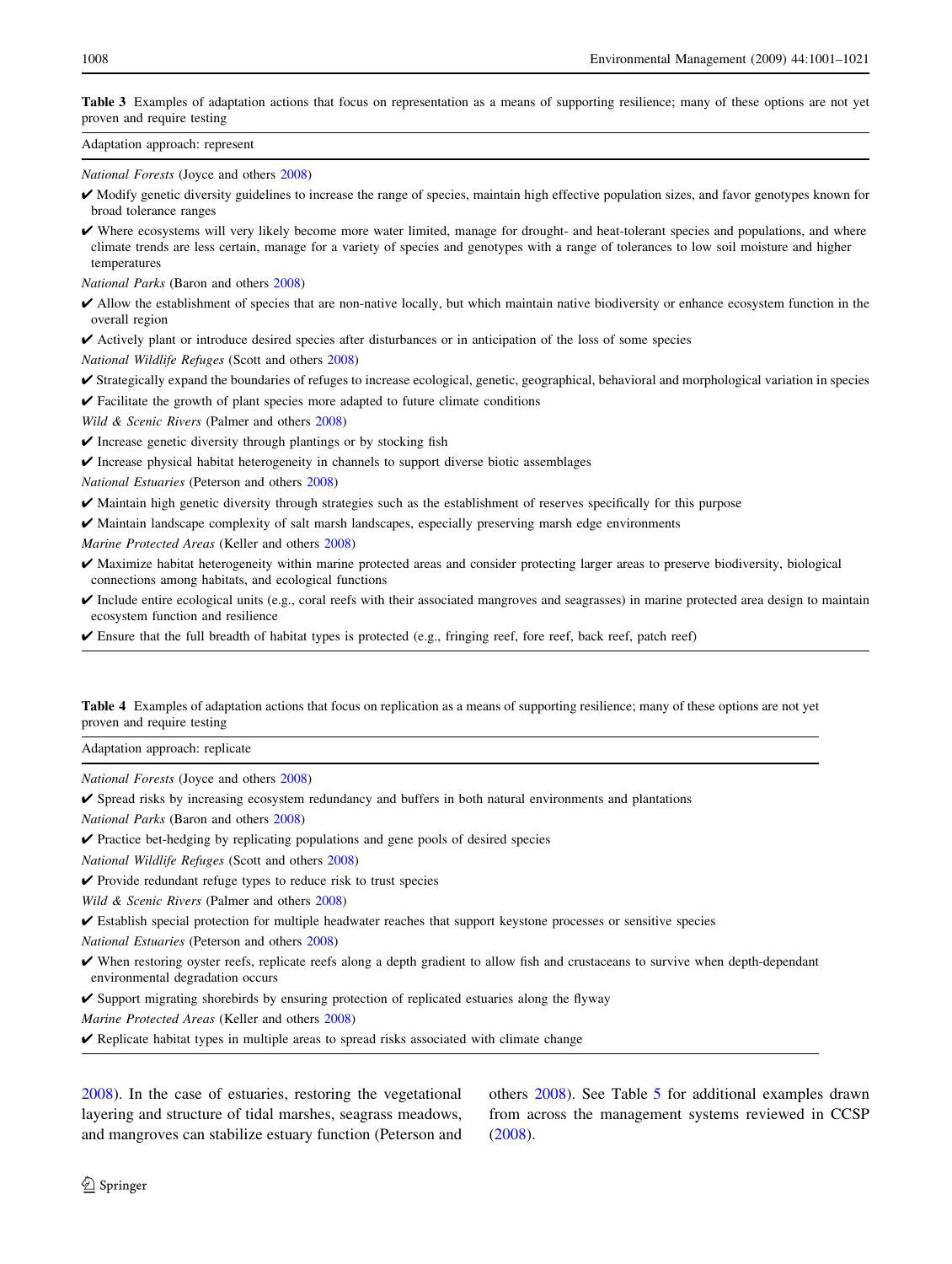<span id="page-8-0"></span>Table 5 Examples of adaptation actions that focus on restoration as a means of supporting resilience; many of these options are not yet proven and require testing

#### Adaptation approach: restore

National Forests (Joyce and others [2008](#page-19-0))

- $\vee$  Use the paleological record and historical ecological studies to revise and update restoration goals so that selected species will be tolerant of anticipated climate
- $\blacktriangleright$  Where appropriate after large-scale disturbances, reset succession and manage for asynchrony at the landscape scale by promoting diverse age classes and species mixes, a variety of successional stages, and spatially complex and heterogeneous vegetation structure

National Parks (Baron and others [2008](#page-17-0))

- 4 Restore vegetation where it confers biophysical protection to increase resilience, including riparian areas that shade streams and coastal wetland vegetation that buffers shorelines
- $\checkmark$  Minimize soil loss after fire or vegetation dieback using native vegetation and debris

National Wildlife Refuges (Scott and others [2008\)](#page-19-0)

4 Restore and increase habitat availability and reduce stressors in order to capture the full geographical, geophysical, and ecological ranges of species on as many refuges as possible

Wild & Scenic Rivers (Palmer and others [2008](#page-19-0))

- $\vee$  Conduct river restoration projects to stabilize eroding banks, repair in-stream habitat, or promote fish passages from areas with high temperatures and less precipitation
- Restore the natural capacity of rivers to buffer climate-change impacts (e.g., through land acquisition around rivers, levee setbacks to free the floodplain of infrastructure, riparian buffer repairs)

National Estuaries (Peterson and others [2008\)](#page-19-0)

- 4 Restore important native species and remove invasive non-natives to improve marsh characteristics that promote propagation and production of fish and wildlife
- 4 Direct estuarine habitat restoration projects to places where the restored ecosystem has room to retreat as sea level rises

Marine Protected Areas (Keller and others [2008\)](#page-19-0)

- 4 Following extreme events, consider whether actions should be taken to enhance natural recovery processes through active restoration
- 4 Consider mangrove restoration for potential benefits including shoreline protection, expansion of nursery habitat, and release of tannins and other dissolved organic compounds that may reduce photo-oxidative stress in corals

# Identify Refugia and Relocate Organisms

The term *refugia* refers to physical environments that are less affected by climate change than other areas (e.g., due to local currents, geographic location, etc.) and are thus a "refuge" from climate change for organisms. Relocation refers to human-facilitated transplantation of organisms from one location to another in order to bypass a barrier (e.g., an urban area). This approach is also referred to as assisted colonization or assisted migration (see Hoegh-Guldberg and others [2008](#page-18-0), for example). Refugia and relocation, while distinct concepts, are actually subsets of one or more of the approaches listed above. For example, if refugia can be identified locally, they can be considered sites for long-term retention of species (e.g., for representation and to maintain resilience) in forests (Joyce and others [2008\)](#page-19-0). Or, in national wildlife refuges, it may be possible to use restoration techniques to reforest riparian boundaries with native species to create shaded thermal refugia for fish species (Scott and others [2008\)](#page-19-0). In the case of relocation, an example would be transport of fish populations in the Southwest that become stranded as water levels drop to river reaches with appropriate flows (e.g., to preserve species representation and system-wide resilience; Palmer and others [2008\)](#page-19-0). Transplantation of organisms among national parks could preserve system-wide representation of species that would not otherwise be able to overcome barriers to dispersal (Baron and others [2008](#page-17-0)). See Tables [6](#page-9-0) and [7](#page-9-0) for additional examples drawn from across the management systems reviewed in CCSP [\(2008](#page-18-0)).

#### Adaptive Management

Once adaptation strategies have been selected, adaptive management is likely to be an effective method for implementation, given uncertainty in their effectiveness. Adaptive management is an iterative process in which management actions are followed by targeted monitoring, the results of which inform changes in management actions (Walters and Hilborn [1978](#page-20-0)). In this cyclic process, management actions serve as full-scale field experiments. Since adaptive management emphasizes managing based on observation and continuous learning, it provides a means for addressing varying degrees of uncertainty in our knowledge of current and future climate change impacts (Holling [1978](#page-18-0); Walters [1986;](#page-20-0) FEMAT [1993;](#page-18-0) Moir and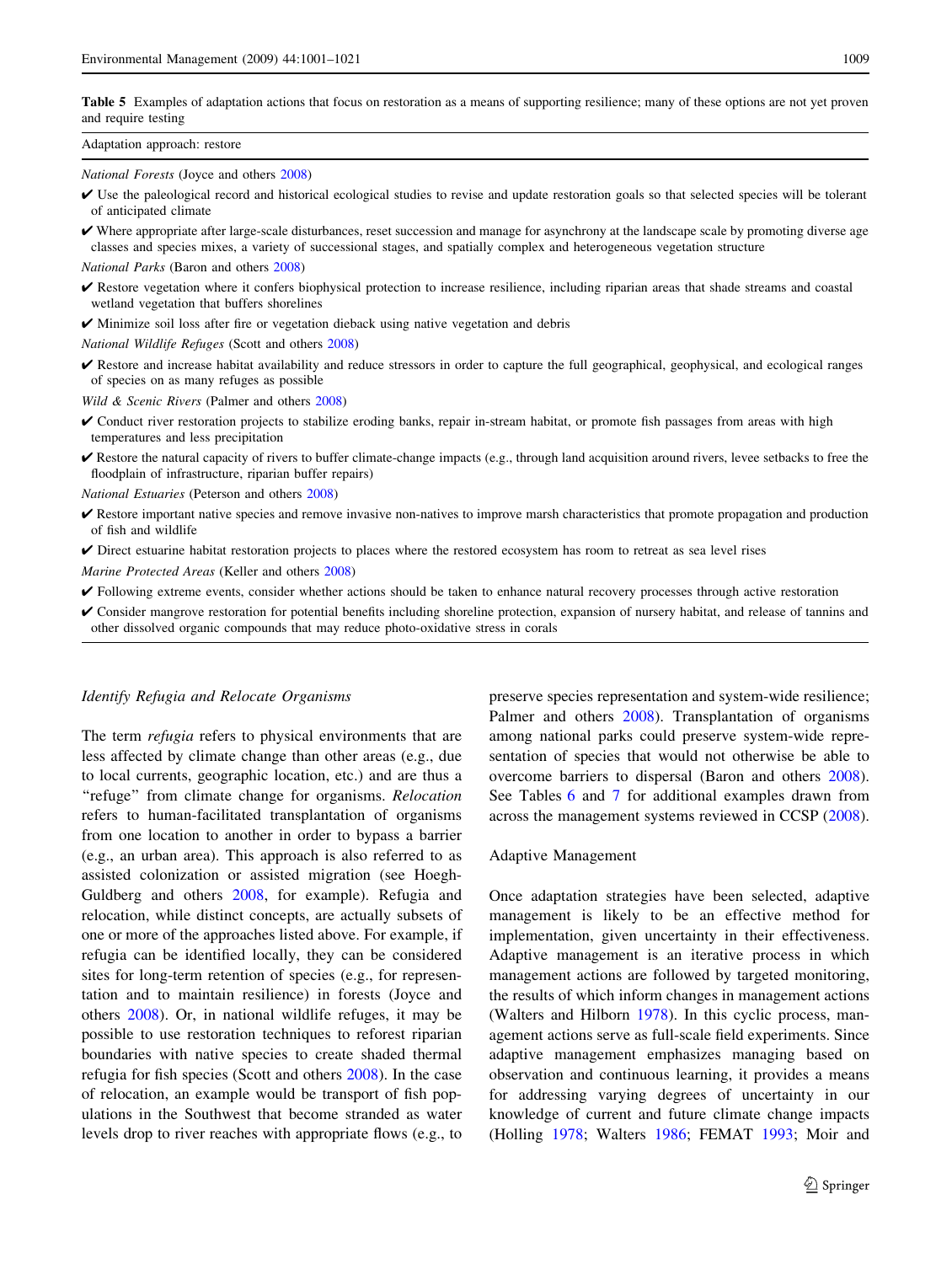<span id="page-9-0"></span>Table 6 Examples of adaptation actions that focus on the use of refugia as a means of supporting resilience; many of these options are not yet proven and require testing

Adaptation approach: identify refugia

National Forests (Joyce and others [2008](#page-19-0))

 $\vee$  Use the paleological record and historical ecological studies to identify environments buffered against climate change, which would be good candidates for long-term conservation

National Parks (Baron and others [2008](#page-17-0))

 $\checkmark$  Create or protect refugia for valued aquatic species at risk to the effects of early snowmelt on river flow

National Wildlife Refuges (Scott and others [2008\)](#page-19-0)

 $\blacktriangleright$  Reforest riparian boundaries with native species to create shaded thermal refugia for fish species in rivers and streams

 $\checkmark$  Identify climate change refugia and acquire necessary land

Wild & Scenic Rivers (Palmer and others [2008](#page-19-0))

- $\vee$  Plant riparian vegetation to provide fish and other organisms with refugia
- 4 Acquire additional river reaches for the wild and scenic river where they contain naturally occurring refugia from climate change stressors

 $\checkmark$  Create side-channels and adjacent wetlands to provide refugia for species during droughts and floods

National Estuaries (Peterson and others [2008\)](#page-19-0)

4 Restore oyster reefs along a depth gradient to provide shallow water refugia for mobile species such as fish and crustaceans to retreat to in response to climate-induced deep water hypoxia/anoxia

Marine Protected Areas (Keller and others [2008\)](#page-19-0)

4 Identify and protect areas observed to be resistant to climate change effects or to recover quickly from climate-induced disturbances

4 Establish dynamic marine protected areas defined by large-scale oceanographic features such as oceanic fronts where changes in types and abundances of organisms often occur

Table 7 Examples of adaptation actions that focus on relocation as a means of supporting resilience; many of these options are not yet proven and require testing

Adaptation approach: relocate

National Forests (Joyce and others [2008](#page-19-0))

 $\overline{\phantom{a}}$  Establish or strengthen long-term seed banks to create the option of re-establishing extirpated populations in new/more appropriate locations National Parks (Baron and others [2008](#page-17-0))

 $\checkmark$  Assist in species migrations

National Wildlife Refuges (Scott and others [2008\)](#page-19-0)

 $\checkmark$  Facilitate long-distance transport of threatened endemic species

4 Facilitate interim propagation and sheltering or feeding of mistimed migrants, holding them until suitable habitat becomes available Wild & Scenic Rivers (Palmer and others [2008](#page-19-0))

4 Establish programs to move isolated populations of species of interest that become stranded when water levels drop

Block [2001](#page-19-0); Stankey and others [2003](#page-20-0)). Adaptive management in the context of climate change involves the consideration of potential climate impacts, the design of management actions that take those impacts into account, monitoring of climate-sensitive species and processes to measure management effectiveness, and the redesign and implementation of improved (or new) management actions. Examples include flood release experiments in the Grand Canyon (Baron and others [2008](#page-17-0)) and at the Glen Canyon dam (National Research Council [1999\)](#page-19-0). Releasing water from a dam allows for the application of highly regulated experimental treatments and assessments of effects.

Recent examinations of the difficulty of implementing adaptive management have emphasized that the temporal

and spatial scale, dimensions of uncertainty, risks, and insufficient institutional support can create major difficulties with applying adaptive management. When one considers adaptive management in response to climate change, every one of these potential difficulties is at play (Arvai and others [2006;](#page-17-0) Gregory and others [2006](#page-18-0)). The critical challenge will be to state explicit scientific hypotheses; establish monitoring programs with predefined triggers that initiate a re-examination of management approaches; and create flexible policies and institutional frameworks (Gregory and others [2006](#page-18-0)). These challenges do not mean adaptive management is impossible—only that attention to hypotheses, monitoring, periodic re-evaluations, and flexibility are necessary.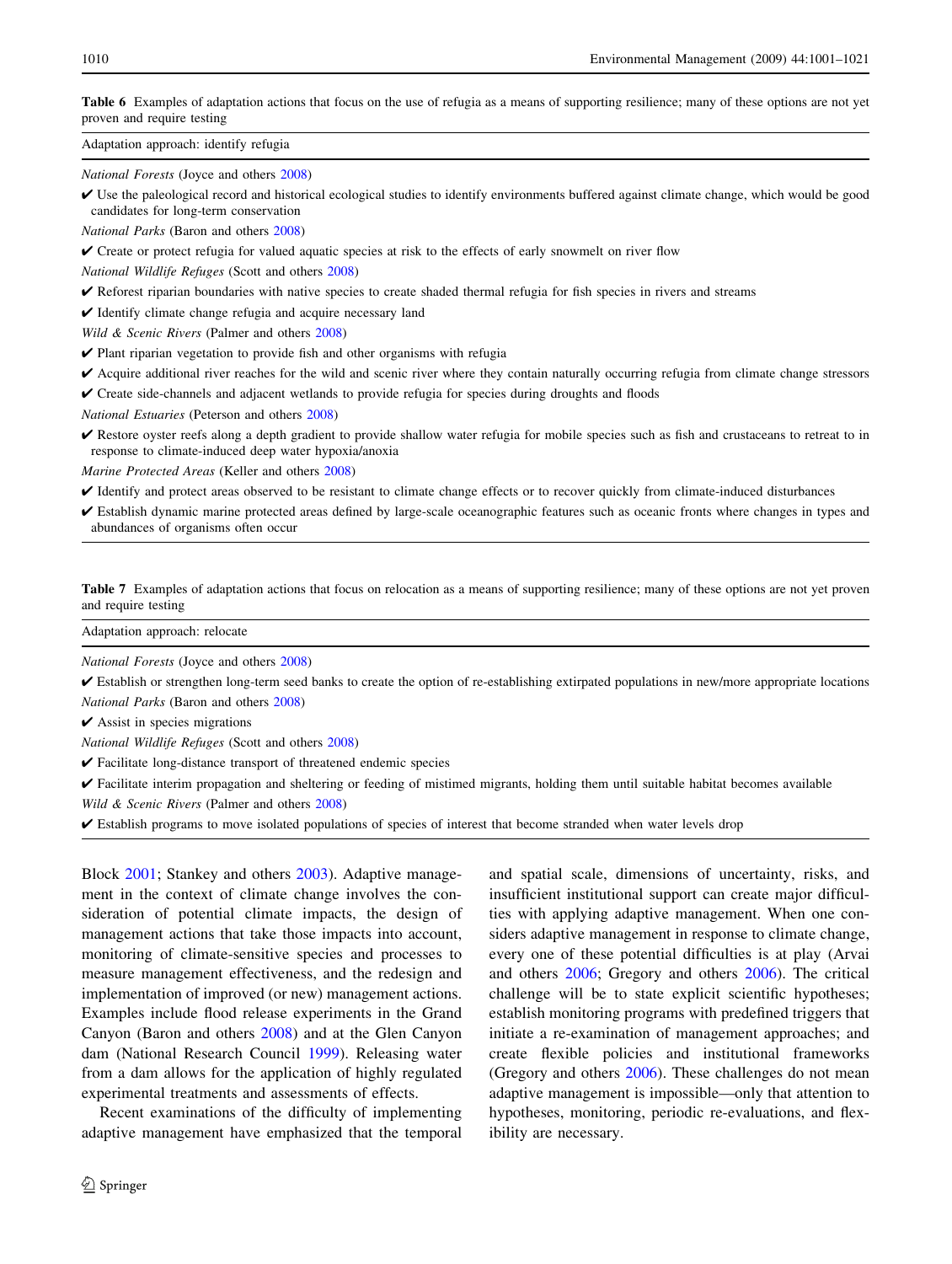### Barriers and Opportunities for Implementation

Although there may be many theoretically possible adaptation strategies, a very real consideration for managers is whether they are feasible. Factors that can limit or enhance managers' ability to implement options may be technical, economic, social, or political. Understanding these barriers helps in assessing the feasibility of specific adaptation options and identifying corresponding opportunities for improving implementation success.

Barriers and opportunities can be divided into four categories: (1) legislation and regulations, (2) management policies and procedures, (3) human and financial capital, and (4) information and science. As pertains to protected areas in the United States, these barriers and opportunities stem from mission statements and management principles. The federal land and water management systems reviewed in CCSP [\(2008](#page-18-0)) are mandated by law to preserve and protect the nation's natural resources. However, the specific management goals vary across systems due to the unique mission statements articulated in their founding legislations. Missions are then manifested through management principles that interpret those goals in ways that may inhibit or enhance the capability to adapt.

# Legislation and Regulations

Federal land and water managers can use existing legislative tools opportunistically by applying traditional features or levers in non-traditional ways (see Table 8). For example, legislative features can be used to coordinate management outside of jurisdictional boundaries. Generally, the United States Fish and Wildlife Service has ample proprietary authority to engage in transplantation/relocation, habitat engineering (including irrigation-hydrologic management), and captive breeding to support conservation (Scott and others [2008](#page-19-0)). These activities are especially applicable to managing shifts in species distributions and preventing species extirpations likely to result from climate change. Portions of existing legislation could also be used to influence dam operations at the state level as a means of providing adaptive flow controls under future climate changes (e.g., using the Clean Water Act to prevent low flows in vulnerable stream reaches, adjusting thermal properties of flows). As these examples suggest, climate change impacts often can be addressed within existing legislative frameworks.

Management Policies and Procedures

Each management system mandates the development of a management plan. Developing climate change adaptation strategies should be part of all planning exercises, both at the level of individual units and collaboratively with other management units. This might encourage more units in the same broad geographical area to look for opportunities to coordinate on the development of regional management plans (see Table [9\)](#page-11-0). A natural next step then would be to prioritize actions within the management plan. Different approaches may be used at different scales to decide on management activities across the public lands network or at specific sites. Such planning has already occurred in the National Forest System, where the Olympic, Mt. Baker, and Gifford Pinchot National Forests have combined resources to produce coordinated plans (Joyce and others [2008\)](#page-19-0). The Olympic National Forest's exemplary strategic planning process also enables climate change considerations to be incorporated via its specific guidance on prioritization.

In some cases, existing management plans may already set the stage for climate adaptation. A good example is the Forest Service's adoption of an early detection/rapid response strategy for invasive species (Joyce and others [2008](#page-19-0)). This same thinking could be translated to an early detection/rapid response management approach to climate impacts. Even destructive extreme climate events can become management opportunities for addressing longstanding problems such as overbuilding in floodplains or degradation of coastal wetlands; in some estuaries it may be possible for decision makers to use up-front planning to prevent rebuilding in hazardous areas of high flood risk and to restore wetlands with provisions for their upland migration with sea level rise (Peterson and others [2008\)](#page-19-0).

Table 8 Examples of legislation and regulation as barriers to and opportunities for adaptation

| Legislation and regulation                                                                                                                                                 |                                                                                                                                                                     |                                                                                                                                                                       |  |
|----------------------------------------------------------------------------------------------------------------------------------------------------------------------------|---------------------------------------------------------------------------------------------------------------------------------------------------------------------|-----------------------------------------------------------------------------------------------------------------------------------------------------------------------|--|
| Perceived barrier                                                                                                                                                          | Opportunity                                                                                                                                                         | Examples                                                                                                                                                              |  |
| Legislation and agency policies may be<br>highly static, inhibit dynamic planning,<br>impede flexible adaptive responses and<br>force a fine-filter approach to management | Re-evaluate capabilities of, or authorities<br>under, existing legislation to determine how<br>climate change can be addressed within the<br>legislative boundaries | • Use state wildlife action plans to manage<br>lands adjacent to national wildlife refuges to<br>enable climate-induced species emigration<br>(Scott and others 2008) |  |
|                                                                                                                                                                            |                                                                                                                                                                     | • Incorporate climate change impacts into<br>priority setting for designation of new wild<br>and scenic rivers (Palmer and others 2008)                               |  |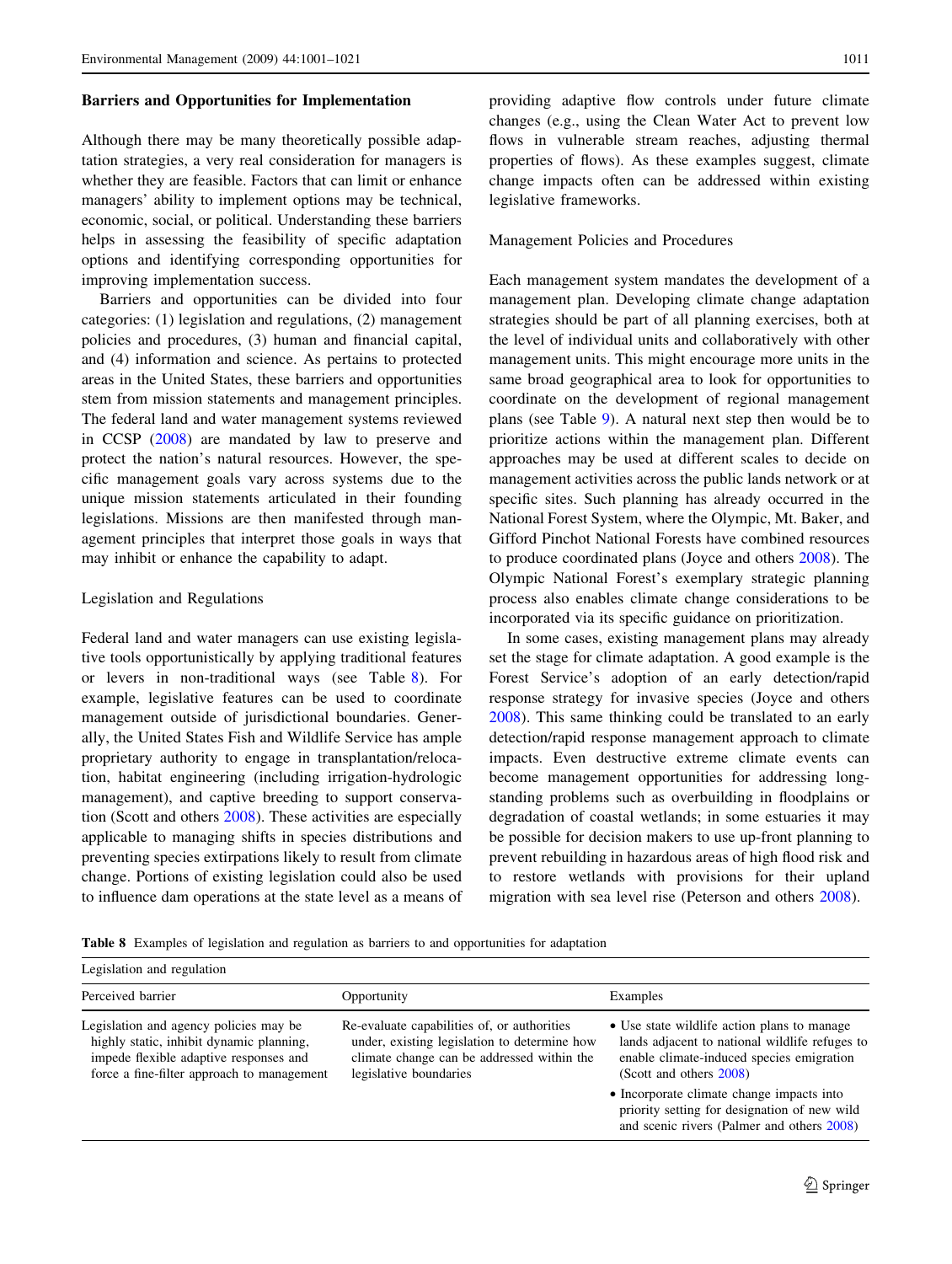| Management policies and procedures                                                                                                                                                                                                                                                         |                                                                                                                                                                                                                                                     |                                                                                                                                                                                                                                                                                                                                                                                                                                                                                                                                                                                                       |  |  |
|--------------------------------------------------------------------------------------------------------------------------------------------------------------------------------------------------------------------------------------------------------------------------------------------|-----------------------------------------------------------------------------------------------------------------------------------------------------------------------------------------------------------------------------------------------------|-------------------------------------------------------------------------------------------------------------------------------------------------------------------------------------------------------------------------------------------------------------------------------------------------------------------------------------------------------------------------------------------------------------------------------------------------------------------------------------------------------------------------------------------------------------------------------------------------------|--|--|
| Perceived barrier                                                                                                                                                                                                                                                                          | Opportunity                                                                                                                                                                                                                                         | Examples                                                                                                                                                                                                                                                                                                                                                                                                                                                                                                                                                                                              |  |  |
| Seasonal management activities may be<br>affected by changes in timing and duration of<br>seasons                                                                                                                                                                                          | Review timing of management activities and<br>take advantage of seasonal changes that<br>provide more opportunities for adaptation                                                                                                                  | • Take advantage of shorter winter seasons<br>(longer prescribed fire season) to do fuel<br>treatments on more national forest acres<br>(Julius and others 2008)                                                                                                                                                                                                                                                                                                                                                                                                                                      |  |  |
| Agency policies do not recognize climatic<br>change as a significant problem or stressor                                                                                                                                                                                                   | Take advantage of flexibility in planning<br>guidelines and processes to incorporate<br>adaptation to climate change                                                                                                                                | • Where guidelines are flexible for meeting<br>strategic planning goals (e.g., maintain<br>biodiversity), re-prioritize management<br>actions to address effect of climate change on<br>achievement of goals (Julius and others<br>2008)                                                                                                                                                                                                                                                                                                                                                              |  |  |
| Political boundaries do not necessarily align<br>with ecological processes; some resources<br>cross boundaries; checkerboard ownership<br>pattern with lands alternating between public<br>and private ownership at odds with<br>landscape-scale management<br>(see Joyce and others 2008) | Identify management authorities with similar<br>goals and adjacent lands; share information,<br>create coalitions and partnerships that extend<br>beyond political boundaries to coordinate<br>management; acquire property for system<br>expansion | • Implement active management at broader<br>landscape scales through existing multi-<br>agency management processes such as (1)<br>the Herger-Feinstein Quincy Library Group<br>Pilot and the FPA Adaptive Management<br>project on Tahoe National Forest (Julius and<br>others 2008), (2) the Greater Yellowstone<br>Coordinating Committee, and the Southern<br>Appalachian Man and the Biosphere<br>Program with relationships across<br>jurisdictional boundaries (Baron and others<br>2008), (3) The Delaware River, managed<br>cooperatively as a partnership river (Julius<br>and others 2008) |  |  |
|                                                                                                                                                                                                                                                                                            |                                                                                                                                                                                                                                                     | • Coordinate dam management at the<br>landscape level for species that cross political<br>boundaries using dam operations<br>prospectively as thermal controls under<br>future climate changes (Palmer and others<br>2008)                                                                                                                                                                                                                                                                                                                                                                            |  |  |

<span id="page-11-0"></span>Table 9 Examples of management policies and procedures as barriers to and opportunities for adaptation

Management plans that are allowed to incorporate climate change adaptation strategies but that have not yet done so provide a blank canvas of opportunity. State wildlife action plans (Scott and others [2008\)](#page-19-0) and ecosystem-based fishery management plans (Peterson and others [2008\)](#page-19-0) are examples of this type of leveraging opportunity. Stakeholder processes can be an opportunity to move forward with new management approaches if public education campaigns on adaptation to climate change precede the stakeholder involvement. The issue of climate change has received sufficient attention that many people in the public have begun to demand actions by the agencies to address it.

# Human and Financial Capital

Level of funding and staff capacity may pose significant barriers to adaptation to climate change (see Table [10](#page-12-0)). Managers may lack sufficient resources to deal with routine needs and even fewer resources to address unexpected events that will likely increase as a result of climate change. Further, while climate change stands to increase the scope of management by increasing both the area of land requiring

active management and the planning burden per unit area (because of adaptive management techniques), some agencies also face decreasing personnel in some regions (Scott and others [2008](#page-19-0)). In addition, many agency personnel do not have adequate training, expertise, or understanding to effectively address emerging issues. Yet despite these constraints, there may be creative ways to augment the workforce and stretch budgets to alter or supplement practices that would enable adaptation to climate change.

Tackling the challenge of managing natural resources in the face of climate change requires that staff members not only feel valued but also empowered by their institutions. Many federal land management employees began their careers as passionate stewards of the nation's natural resources. With the threat of climate change further compounding management challenges, it is important that this passion be fully cultivated. Existing employees could be effectively trained (or specialist positions designated) to attack climate change issues within the context of their current job descriptions and management frameworks (Joyce and others [2008](#page-19-0)). For example, the National Park Service has recently implemented a program to educate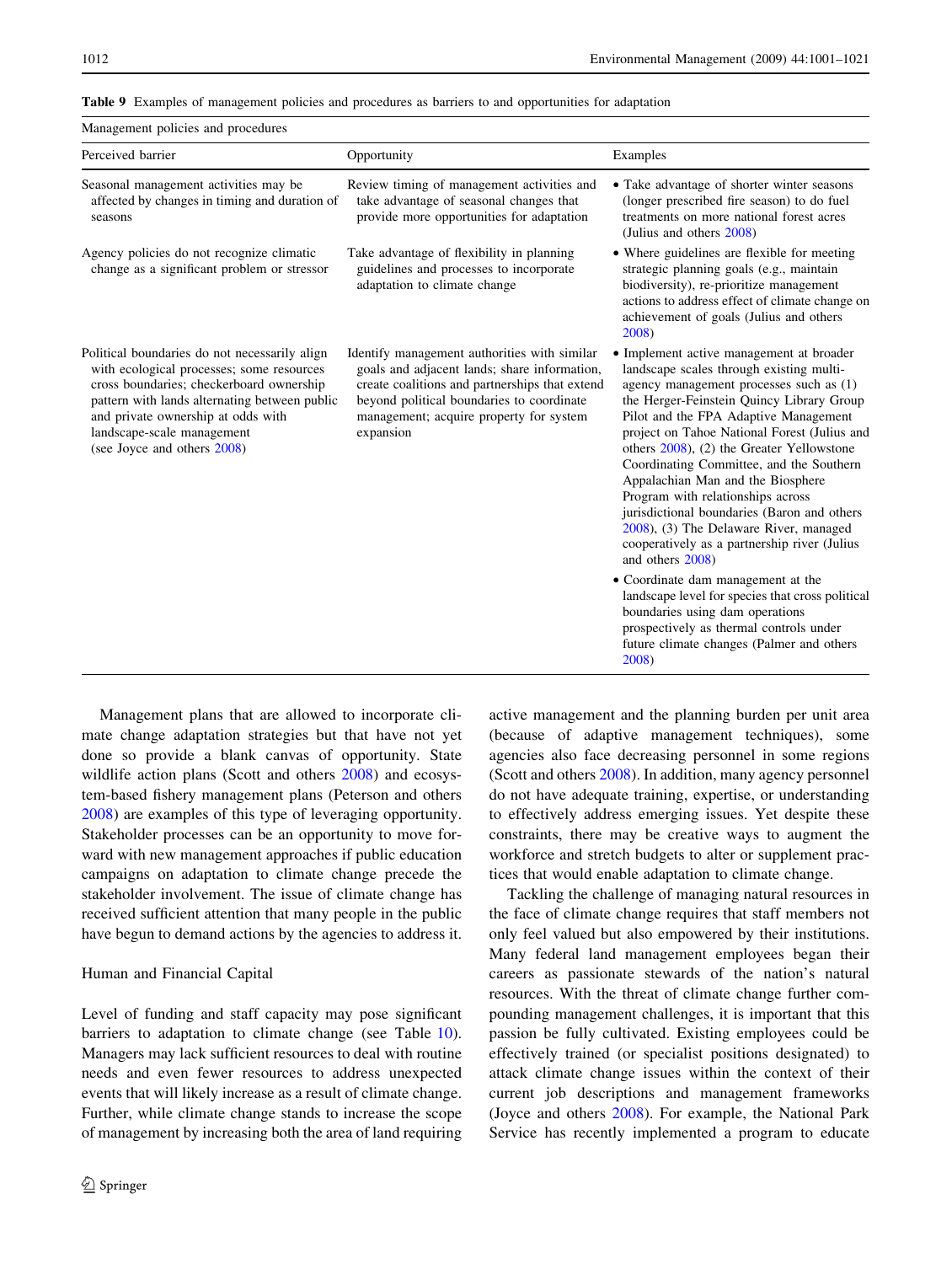<span id="page-12-0"></span>Table 10 Examples of human and financial capital as barriers to and opportunities for adaptation

| Human and financial capital                                                                                                                                                                                                                             |                                                                                                                                                                                                                           |                                                                                                                                                                                                                                                                                                                                                                         |  |  |
|---------------------------------------------------------------------------------------------------------------------------------------------------------------------------------------------------------------------------------------------------------|---------------------------------------------------------------------------------------------------------------------------------------------------------------------------------------------------------------------------|-------------------------------------------------------------------------------------------------------------------------------------------------------------------------------------------------------------------------------------------------------------------------------------------------------------------------------------------------------------------------|--|--|
| Perceived barrier                                                                                                                                                                                                                                       | Opportunity                                                                                                                                                                                                               | Examples                                                                                                                                                                                                                                                                                                                                                                |  |  |
| Lack of incentive to take risks, develop<br>creative projects; reward system focuses on<br>achieving narrowly prescribed targets; funds<br>allocated encourage routine, easily<br>accomplished activities                                               | Shift from a culture of punishing failure to one<br>that values creative thinking and supports<br>incremental learning and gradual<br>achievement of management goals                                                     | • Build into performance expectations of a<br>gradient between success and failure (Baron<br>and others 2008)<br>• Set up a systematic method for $(1)$ learning<br>from mistakes and successes, and (2)<br>eliciting the experience and empirical data of<br>front line managers, resource management<br>personnel, and scientific staff (Baron and<br>others $2008$ ) |  |  |
| Little to no climate expertise within<br>management units at regional and local<br>levels; disconnect between science and<br>management that impedes access to<br>information                                                                           | Use newly created positions or staff openings<br>as opportunities to add climate change<br>expertise; train resource managers and other<br>personnel in climate change science                                            | • Develop expertise through incorporation into<br>existing Forest Service training programs<br>like the silvicultural certification program,<br>regional integrated resource training<br>workshops, and regional training sessions for<br>resource staffs (Joyce and others 2008)                                                                                       |  |  |
|                                                                                                                                                                                                                                                         |                                                                                                                                                                                                                           | • Develop managers' guides, climate primers,<br>management toolkits, a Web clearinghouse,<br>and video presentations (Joyce and others<br>2008)                                                                                                                                                                                                                         |  |  |
| National and regional budget policies constrain Look for creative ways to augment the<br>the altering or supplementing of current<br>management practices to enable adaptation to<br>climate change; general decline in staff<br>resources and capacity | workforce and stretch budgets to institute<br>adaptation practices (e.g., individuals or<br>parties with mutual interests in learning<br>about or addressing climate change that may<br>be engaged at no additional cost) | • Augment budget and workforce through<br>volunteers from the public or other sources<br>such as institutions with compatible<br>educational requirements, neighborhood<br>groups, environmental associations, etc.,<br>such as the Reef Check Program that help<br>collect coral reef monitoring data (Keller and<br>others 2008)                                      |  |  |
|                                                                                                                                                                                                                                                         |                                                                                                                                                                                                                           | • Identify organizations or citizens that benefit<br>from adaptation to share implementation<br>costs in order to avoid more costly impacts/<br>damages (Julius and others 2008)                                                                                                                                                                                        |  |  |

park staff on climate change issues, in addition to offering training for presenting this information to park visitors in 11 national parks (Baron and others [2008\)](#page-17-0). Such activities offer a cost-effective mechanism for empowering existing employees with both knowledge and public outreach skills.

Agency employees play important roles as crafters and ultimate implementers of management plans and strategies. Risk aversion coupled with the uncertainty surrounding climate change could lead managers to opt for the noaction approach, when the impending severe effects of climate change should elicit the opposite response (e.g., Hall and Fagre [2003\)](#page-18-0). Human resource policies that are supportive of employees who take risks and acknowledge that risks sometimes lead to mistakes will be critical for managers making difficult choices under climate change (see Table 10). A ''safe-to-fail'' policy––in which the system can recover without irreversible damage to either natural or human resources (e.g., careers and livelihoods)––would be exemplary of this approach (Baron and others [2008\)](#page-17-0).

# Information and Science

Effective collaboration and linkages among managers and resource scientists offer a variety of opportunities (see Table [11](#page-13-0)). First, resource scientists have monitoring data and research results that are often underused. Second, monitoring efforts could be conducted with specific objectives in mind to increase usefulness for managers. Finally, scientists can support management by targeting their research. All of these are opportunities for interactions among scientists and managers that provide information relevant to major management challenges. The need for monitoring efforts may provide impetus for a more unified approach across agencies or management regions, which would serve to not only provide more comprehensive information but also to minimize costs associated with monitoring efforts.

While it is laudable to seek more and better information, it is equally important for the resource management community to proceed with designing strategies that are robust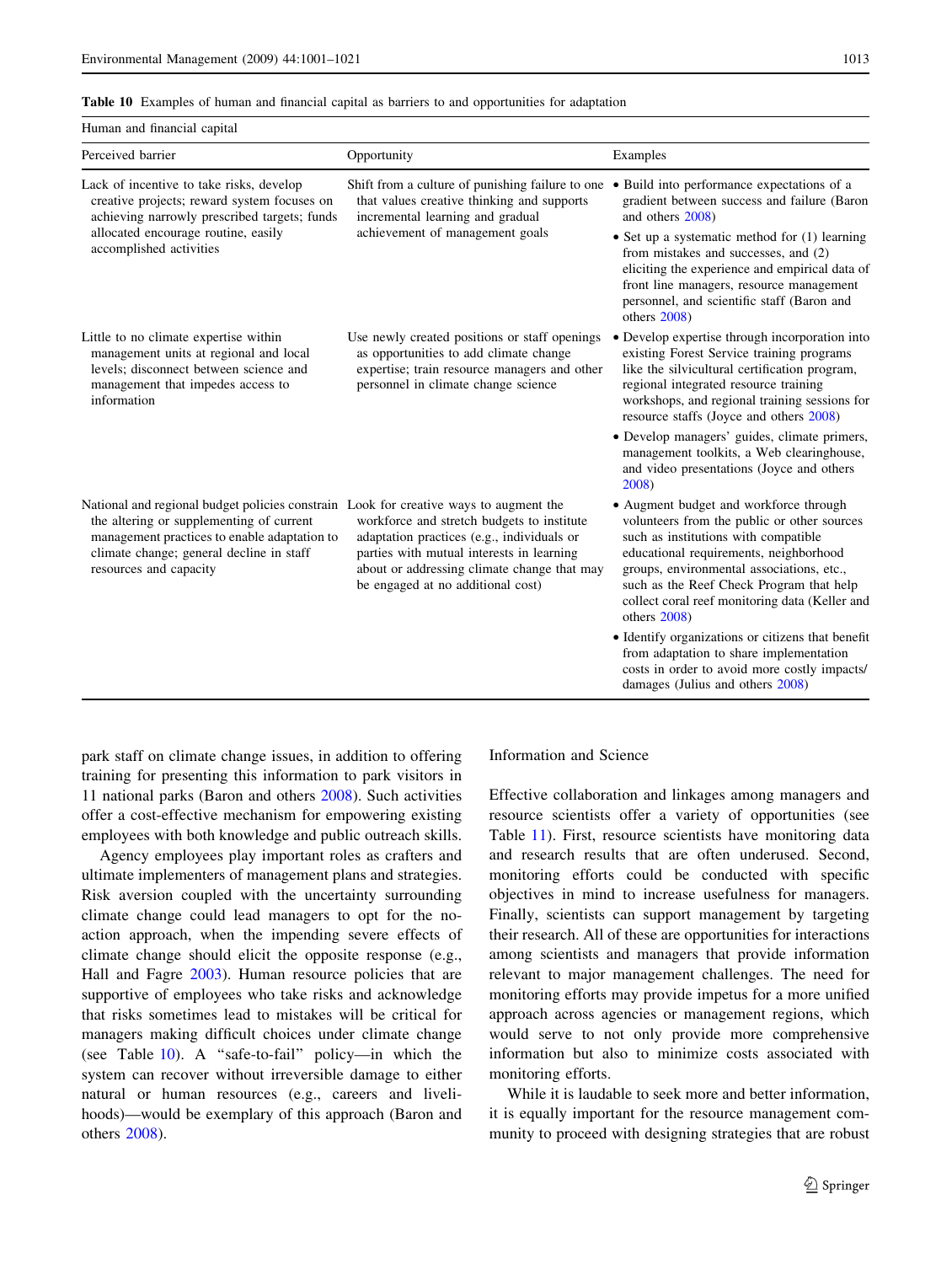| Information and science                                                                                                                                                                                                                                                       |                                                                                                                                                                                                                                                             |                                                                                                                                                                                                                                                                                                                                                                                    |  |  |
|-------------------------------------------------------------------------------------------------------------------------------------------------------------------------------------------------------------------------------------------------------------------------------|-------------------------------------------------------------------------------------------------------------------------------------------------------------------------------------------------------------------------------------------------------------|------------------------------------------------------------------------------------------------------------------------------------------------------------------------------------------------------------------------------------------------------------------------------------------------------------------------------------------------------------------------------------|--|--|
| Perceived barrier                                                                                                                                                                                                                                                             | Opportunity                                                                                                                                                                                                                                                 | Examples                                                                                                                                                                                                                                                                                                                                                                           |  |  |
| Often no inventory or baseline information Identify existing monitoring programs for<br>exists, and nothing is in place to detect<br>climate change impacts                                                                                                                   | management; develop a suite of climate<br>change indicators and incorporate them<br>into existing programs                                                                                                                                                  | • Use programs such as the National Park<br>Service vital signs for the Inventory and<br>Monitoring Program, Global Fiducial Program,<br>Long Term Ecological Research networks, and<br>National Ecological Observatory Network to<br>monitor climate change impacts and<br>effectiveness of adaptation options (Baron and<br>others 2008)                                         |  |  |
| Historic conditions may no longer<br>sufficiently inform future planning (e.g.,<br>"100-year" flood events may occur more<br>often)                                                                                                                                           | Evaluate policies that use historic conditions and • Change emphasis from maintenance of<br>determine how to better reflect accurate<br>baselines in the face of climate change; modify<br>design assumptions to account for changing<br>climate conditions | "minimum flows" to the more sophisticated<br>and scientifically based "natural flow<br>paradigm," as is happening in some places<br>(Palmer and others 2008)                                                                                                                                                                                                                       |  |  |
| Lack of decision support tools, uncertainty<br>in climate change science, and gaps<br>in scientific data limits assessments<br>of risks and efficacies                                                                                                                        | Identify and use all available tools/mechanisms<br>currently in place to deal with existing<br>problems to apply to climate-change related<br>impacts                                                                                                       | • Hedge bets and optimize practices in situations<br>where system dynamics and responses are<br>fairly certain (Baron and others 2008)                                                                                                                                                                                                                                             |  |  |
|                                                                                                                                                                                                                                                                               |                                                                                                                                                                                                                                                             | • Use adaptive management in situations with<br>greater uncertainty (Baron and others 2008)                                                                                                                                                                                                                                                                                        |  |  |
| Occurrence of extreme climate events<br>outside historical experience                                                                                                                                                                                                         | Use disturbed landscapes as templates for<br>"management experiments" that provide data<br>to improve adaptive management                                                                                                                                   | • After fire, reforest with genotypes that are<br>better adjusted to the new or unfolding<br>regional climate with nursery stock tolerant to<br>low soil moisture and high temperature, or<br>with a variety of genotypes (Joyce and others<br>2008)                                                                                                                               |  |  |
| Stakeholders have insufficient information<br>to properly evaluate adaptation actions,<br>and thus may oppose/prevent<br>implementation of adaptation (e.g.,<br>salvaging harvests after disturbance).<br>Appeals and litigation from external<br>public results in no action | Inform public and promote consensus-building<br>on tough decisions; invite input from a broad<br>range of sources to generate buy-in across<br>stakeholder interests                                                                                        | • Conduct public outreach activities with<br>information on climate impacts and adaptation<br>options—including demonstration projects<br>with concrete results—through workshops,<br>scoping meetings, face-to-face dialog, and<br>informal disposition processes to increase buy<br>in for management actions (Julius and others<br>2008)                                        |  |  |
|                                                                                                                                                                                                                                                                               |                                                                                                                                                                                                                                                             | • Use state and local stakeholders to develop<br>management plans to gain support and<br>participation in implementation and oversight<br>of planning activities, as do the National<br>Estuaries (Peterson and others 2008), the<br>Coastal Habitat Protection Plans for fisheries<br>management (Peterson and others 2008), and<br>some National Forests (Joyce and others 2008) |  |  |

<span id="page-13-0"></span>Table 11 Examples of information and science as barriers to and opportunities for adaptation

in the face of limited information. Due to uncertainties in modeling and in the response of ecosystems to climate change and to management interventions, precise information on some questions may be impossible (or prohibitively expensive or time consuming) to acquire. If this is the case and if the information is needed for a specific adaptation action, then it may be that the action is not practical or is at a high risk for failure with implementation.

Another need on the information and science front is investment in resources and training for the promotion of flexible approaches to adaptation management. This would include developing general guidance on the likely impacts of concern and their implications for ecosystem services and management. It could also mean investing in ''climate science translators'' who could work in partnership with managers and planners to translate the projections of climate models, understand likely impacts, and help design adaptation responses. These individuals would also function as outreach staff who could explain to the public what climate change might mean to long-standing recreational opportunities or management goals.

Many federal lands and waters provide excellent opportunities for educating the public about climate change. National parks and wildlife refuges already put extensive resources into education and outreach for environmental, ecological, and cultural subjects (Baron and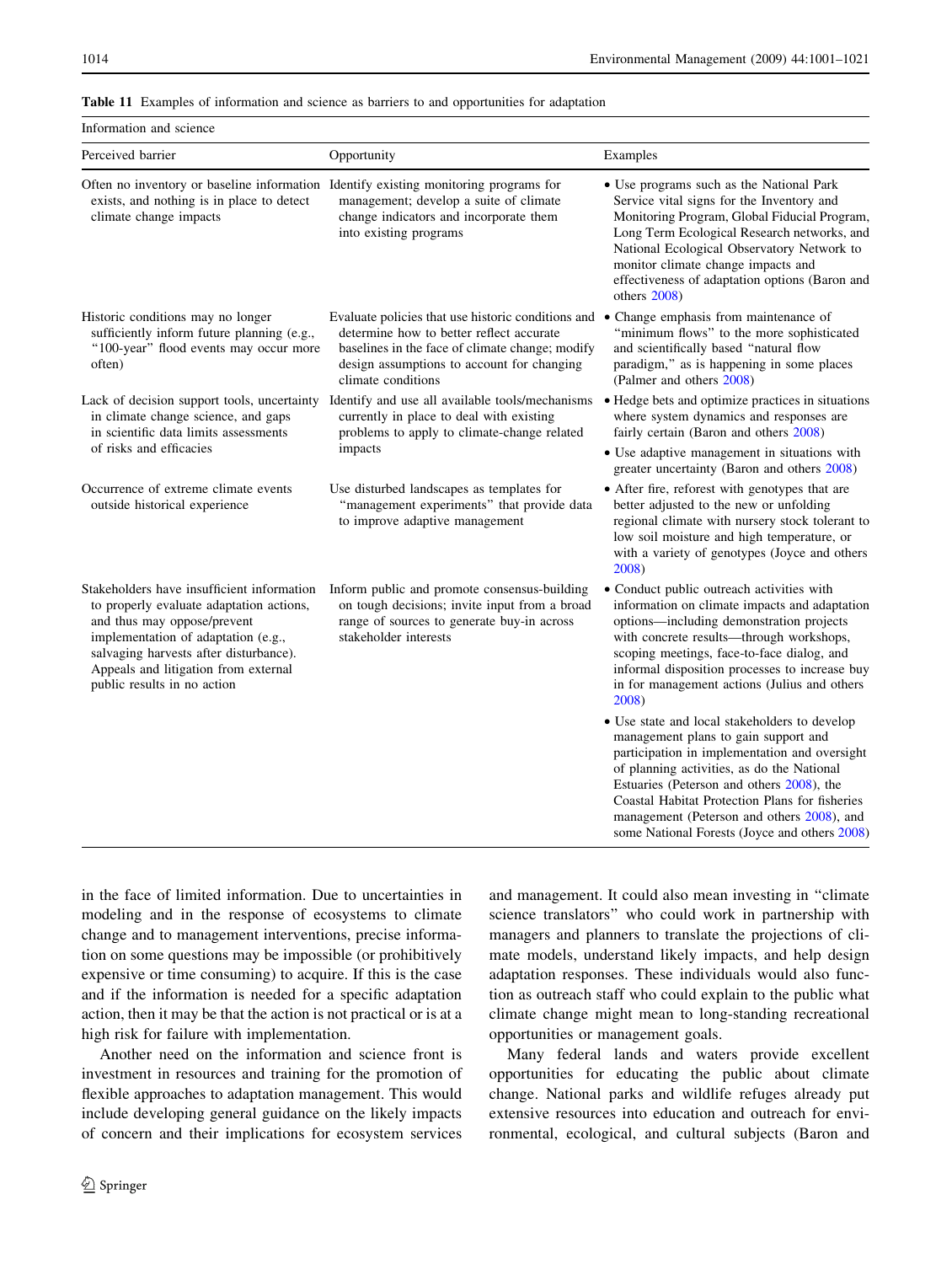others [2008;](#page-17-0) Scott and others [2008](#page-19-0)), and these efforts could be augmented to inform the public about climate change. Traditional communication venues such as information kiosks and signs, documentaries, and brochures could demonstrate the effects of various climate-change scenarios on specific places or systems, making use of photos or video documenting coral bleaching and retreating glaciers, or presenting modeling results of projected changes in specific lands or waters (Kerr [2004](#page-19-0), [2005](#page-19-0)).

# Advancing the Nation's Capability to Adapt

Even if actions are taken today to limit future greenhouse gas emissions, shifts in management and policies still will be necessary since concentrations of heat trapping gases resident in the atmosphere are already large enough to require adaptation actions (Myers [1979\)](#page-19-0). Ecosystem responses to increasing concentrations are likely to be unusually fast, large, and non-linear in character. Further, more areas are becoming vulnerable to climate change because of anthropogenic constraints that restrict biological adaptations (IPCC [2007\)](#page-18-0).

Given these realities, managers of federal land and waters are likely to find situations in which currently available adaptation strategies will not enable a manager to meet specific goals, especially where those goals are related to keeping ecosystems unchanged or species where they are. These circumstances will require fundamental shifts in how ecosystems are managed (Dietz and others [2003;](#page-18-0) Walker and others [2004](#page-20-0); Hobbs and others [2006](#page-18-0); Kokko and López-Sepulcre [2006](#page-19-0)). Such shifts may entail reformulating goals, managing cooperatively across landscapes, and looking forward to potential future ecosystem states and facilitating movement toward preferred states. These sorts of fundamental changes in management at local-to-regional scales may only be possible with coincident organizational changes at different levels of governance to empower managers to make major adjustments toward adaptation. Thus, successful management adaptation may require fundamental shifts in policies at regional, national, and potentially international scales (Lemos and Agrawal [2006;](#page-19-0) Young and others [2007;](#page-20-0) Rayfuse [2008\)](#page-19-0).

The types of changes that may be needed at the national level can be divided into several categories: (1) management at appropriate scales, and not necessarily the scales of convenience or tradition; (2) increased collaboration among agencies; (3) rational approaches for establishing priorities and applying triage; and (4) management with expectation of ecosystem change. Although many agencies have embraced subsets of these needed changes, there is no example of the full suite being implemented as a best practices approach.

#### Manage at Appropriate Scales

Experiences gained from natural resource management programs and other activities offer insights into the application of ecosystem based management under changing climatic conditions. Ecosystem based management takes into account interactions among ecosystem components and management sectors to optimize the benefits of activities aimed at maintaining ecosystem services under a multitude of existing stressors (Peterson and Estes [2001](#page-19-0); Peterson and others [2008](#page-19-0); Levin and others [2009](#page-19-0)). One lesson learned from this approach is that it may be necessary to expand the management scale beyond the boundaries of a single habitat type, conservation area, or political or administrative unit to encompass an entire ecosystem or region. Currently, management plans for forests, national parks, wildlife refuges, rivers, estuaries, and marine protected areas are often developed for discrete geographies with specific attributes (species, ecosystems, commodities), without recognition that they may be nested within other systems (Kareiva and others [2008\)](#page-19-0). For example, marine protected areas are often within national estuaries, and wild and scenic rivers are often within national parks. Plans are seldom developed to fully consider the matrix in which they are embedded and the extent to which those attributes may vary over time in response to drivers external to the management system. Climate change adaptation opportunities may be missed if land and water resources are thought of as distinct, static, or out of context of a regional and even continental arena. A better approach would be to systematically broaden and integrate management plans as much as possible. Although a single national park or national forest may have limited capacity for adaptation, the entire system of parks and forests and refuges in a region may have powerful capacities. When spatial scales of consideration are larger, federal agencies often have mutually reinforcing goals that may result in the enhancement of their ability to manage cooperatively across landscapes (Leeworthy and Wiley [2003\)](#page-19-0).

# Expand Interagency Collaboration, Integration, and Lesson-Sharing

The scale of the challenge posed by climate disruption and the uncertainty surrounding future changes demand coordinated, collaborative responses that go far beyond traditional ''agency-by-agency'' responses to stressors and threats. A recurring theme across CCSP [\(2008](#page-18-0)) is the need for a structured, interagency effort and for collaboration in everything from research to management and land acquisition. Scientists and managers across agencies and management systems would benefit from greater sharing of data, models, and experiences. It may be necessary to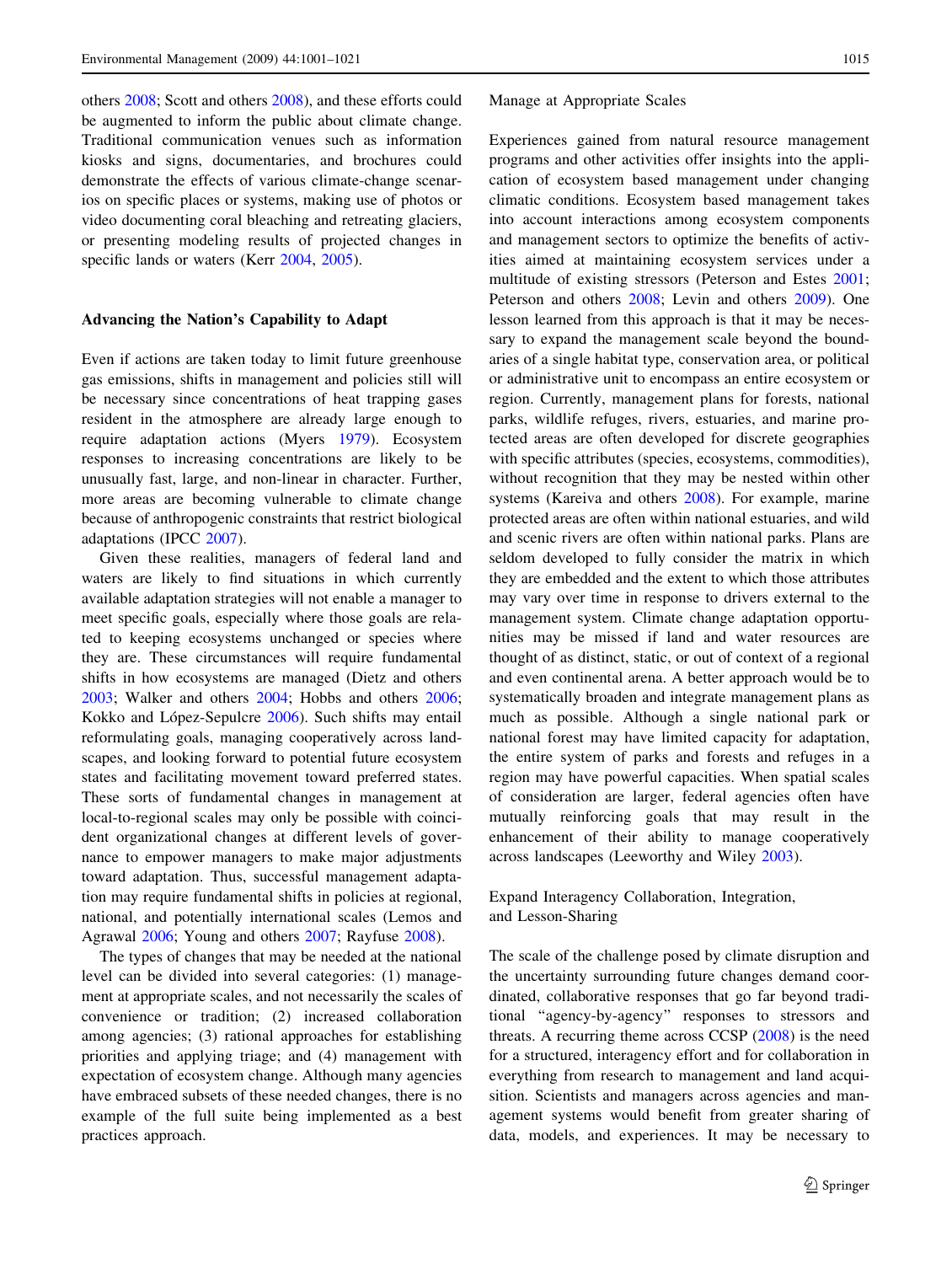develop formal structures and policies that foster extensive interagency cooperation.

One interagency program established specifically to address climate change research is the U.S. Climate Change Science Program (CCSP). The goals of this program are to develop scientific knowledge of the climate system, causes of changes in the system, and the effects of such changes on ecosystems, society, and the economy all in order to determine how best to apply that knowledge to decision-making. Climate change research conducted across 13 U.S. government departments and agencies is coordinated through the CCSP. The CCSP could be expanded to include management research and coordination to bridge the gap between resource management needs and scientific research priorities. This would enhance the goal of the CCSP to apply existing knowledge to decisionmaking.

While the CCSP may be the most relevant example of interagency collaboration for climate change, other programs such as the National Invasive Species Council, the Joint Fire Science Program, and National Interagency Fire Center could also serve as models. The analogy for climate change adaptation would be a group that would coordinate management activities, interpret research findings, inform on priority-setting, and disseminate data and tools. One option would be to designate climate experts to advise agency scientists at both national and site levels with guidance, translation of climate impact projections, and coordination across agencies (Kareiva and others [2008](#page-19-0)). Regardless of the exact collaborative structure, any interagency effort would benefit from the coordination of regional and national monitoring databases that can access and readily provide comprehensive information. This would increase the capacity to make informed decisions related to climate-induced changes, and the pooling of resources would allow for more effective data generation and sharing. Ideally, this would be a web-based clearinghouse with maps, a literature database, and pertinent models that could be easily downloaded and updated frequently as new information becomes available.

### Re-Evaluate Priorities and Consider Triage

Climate change not only requires consideration of how to adapt management approaches; it also requires reconsideration of management objectives. In a world with unlimited resources and staff time, climate adaptation would simply be a matter of management innovation, monitoring, and more scientific research. In reality, priorities may need to be re-examined and re-established to focus adaptation efforts appropriately and make the best use of limited resources (CCSP [2008](#page-18-0); Kareiva and others [2008](#page-19-0)). At the regional scale, one example of the type of change that may be needed is in selected estuaries where freshwater flow patterns are expected to change and salt water is expected to penetrate further upstream. Given this scenario, combined with the goal of protecting anadromous fishes, models could be used to project shifts in critical propagation habitats, and management efforts could be refocused to those sites (Peterson and others [2008](#page-19-0)).

In the example above, the goal is still attainable with some modifications. However, in general, resource managers could face significant constraints on their authority to re-prioritize and make decisions about which goals to modify and how to accomplish those modifications (Joyce and others [2008\)](#page-19-0). National-level policies and priorities may have to be re-examined with thought toward how to accommodate and enable such changes in management at the regional level.

Because climate-driven changes in some ecological systems are likely to be extreme, priority-setting eventually may have to involve triage (Metzger and others [2005](#page-19-0); Millar and others [2007](#page-19-0)). Some goals may have to be abandoned and new goals established if climate change effects are severe enough. Even with substantial management efforts, some systems may not be able to maintain the ecological properties and services that they provide in today's climate. For other systems or species, the cost of adaptation may far outweigh the ecological, social, or economic returns it would provide. In such cases, resources may be better invested elsewhere. One simple example of triage would be the decision to abandon habitat management efforts for a population of an endangered species on land at the ''trailing'' edge of its shifting range (Scott and others [2008](#page-19-0)). If the refuge that currently provides habitat for the species will be unsuitable within the next 50 years, it might be best to actively manage for habitat elsewhere and, depending on the species and the circumstances, investigate the potential for relocation. Such decisions will have to be made with extreme care (Scott and others [2008](#page-19-0)). In addition to evaluating projected trends in climate and habitat suitability, it will be necessary to monitor the species or habitats in question to determine whether the projected trends are being realized. All of the changes in management discussed in the next section would likely require fundamental changes in policy and engagement in triage at the national level.

### Manage for Change

Agencies have established best practices based on many years of past experience. Unfortunately, dramatic climate change will change the rules of the game, rendering some of yesterday's best practices tomorrow's bad practices. Experienced managers now realize that they can anticipate changes in conditions, especially conditions that might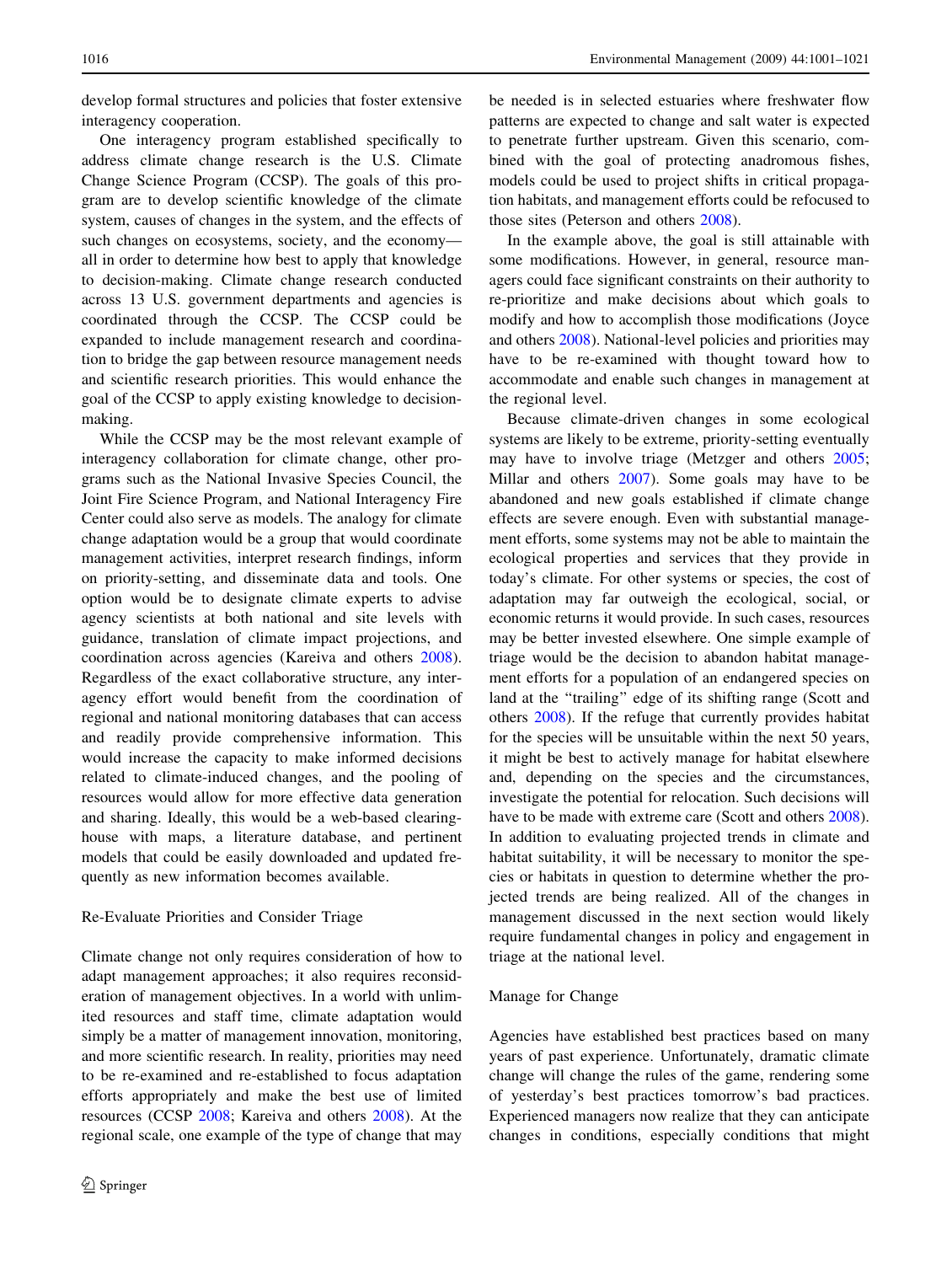alter the impacts of grazing, fire, logging, harvesting, recreation, sand so forth. Such anticipatory thinking will be critical, as climate change will likely exceed ecosystem thresholds over time such that strategies to increase ecosystem resilience will no longer be effective (Millar and others [2007](#page-19-0)). At this point, major shifts in ecosystem processes, structures, and components will be unavoidable, triggering a need to ''manage for change''.

Managing for change means actively managing an ecosystem through a transformation to a new state (see Walker and others [2004](#page-20-0)). This could involve, for example, using species properly suited to the expected future climate when revegetation and silviculture are used for post-disturbance rehabilitation; genotypes and species (including "new" species) that are better adjusted to projected changes in mean temperature, rainfall, variability and extremes could be used. In Tahoe National Forest, managing for change may mean that white fir would be favored over red fir, pines would be preferentially harvested at high elevations over fir, and species would be shifted upslope within expanded seed transfer guides (Joyce and others [2008](#page-19-0)). As another example, given climate change, some restoration may cease to be an appropriate undertaking. In a situation where warming waters render selected river reaches no longer suitable for salmon, restoration of those reaches may not be a realistic management activity (Joyce and others [2008\)](#page-19-0). The same applies to meadows, where restoration efforts may need to be abandoned due to probable succession to non-meadow conditions. Additional examples of adaptation options for managing for change, drawn from across the management systems reviewed in CCSP [\(2008](#page-18-0)), are presented in Table 12.

The task of managing for change may be difficult because trajectories of ecosystem alterations under climate change may be highly uncertain. This renders management goals less clear. Under these circumstances, scenario-based planning provides a key to moving forward. Development of realistic scenario-based plans may require a philosophical shift concerning when species or systems can be preserved, when restoration is an appropriate post-disturbance response, etc. For example, as illustrated poignantly in estuaries, it is impractical to attempt to keep ecosystem boundaries static. After a flood, there is often intense pressure to restore to the pre-flooding state (Peterson and others [2008](#page-19-0)). To ensure sound management responses, guidelines for the scenarios under which restoration and rebuilding should occur (or be abandoned) could be established in advance of disturbances. In this sense, disturbances could become opportunities for managing toward a distribution of human population and infrastructure that is more realistic given a changing climate.

Managing for change may also be difficult from a societal perspective as well as an ecological perspective. The public appreciates iconic ecosystems and expects that their protected status means that they will be maintained in their current state. A common perception has been that the mandate of management agencies is to maintain public lands and waters unchanged, and the public may not recognize the potential impossibility of this goal. Since management will not be able to prevent change, it will be important to manage the public's expectations as part of ''managing for change''.

# **Conclusions**

To date, most of the literature on adaptation to climate change has focused on strategies for ''managing for resilience''; indeed, resilience approaches represent the bulk of what managers have in their adaptation toolkit today. This

Table 12 Adaptation options for managing in the context of major climatic and ecological changes (modified from Kareiva and others [2008](#page-19-0))

Adaptation options for managing for change

4 Assist transitions, population adjustments, and range shifts through manipulation of species mixes, altered genotype selections, modified age structures, and relocations

- 4 Rather than focusing only on historic distributions, spread species over a range of environments according to modeled future conditions
- 4 Proactively manage early successional stages that follow widespread climate-related mortality by promoting diverse age classes, species mixes, genetic diversity, etc., at landscape scales
- 4 Identify areas that supported species in the past under similar conditions to those projected for the future and consider these sites for establishment of ''neo-native'' plantations or restoration sites
- $\vee$  Favor the natural regeneration of species better adapted to projected future conditions
- 4 Realign management targets to recognize significantly disrupted conditions, rather than continuing to manage for restoration to a ''reference'' condition that is no longer realistic given climate change
- 4 Manage the public's expectations as to what ecological states will be possible (or impossible) given the discrepancy between historical climate conditions and current/future climate conditions
- 4 Develop guidelines for the scenarios under which restoration projects or rebuilding of human structures should occur after climate disturbances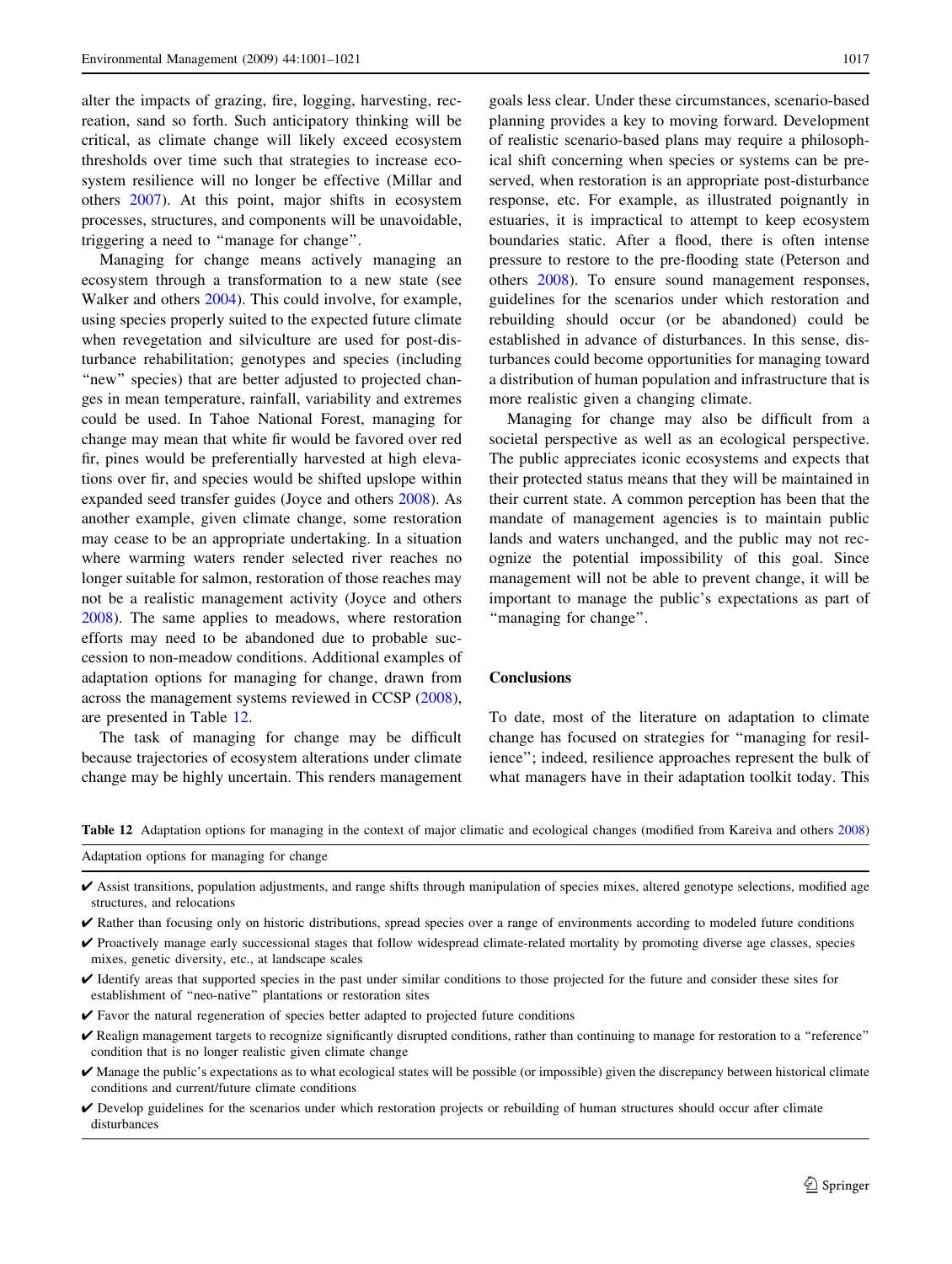<span id="page-17-0"></span>focus makes sense given that the current goals of natural resource management in the United States revolve around the preservation of species, biodiversity, ecosystems, and ecosystem services and the avoidance of major losses and ecosystem shifts. Given these existing mandates, understanding and testing resilience strategies, as well as finding ways to overcome barriers to their implementation, is an important endeavor because it may be possible to continue managing some systems for decades or more in the face of climate change by bolstering their resilience. The degree to which this will be possible (i.e., for how long, for which systems, and using which strategies for greatest effectiveness) remains to be seen and is an important area for research and testing. Yet it is clear that adjustments will have to be made in current management practices in terms of timing, placement, scaling, and coordination in order to support ecosystem resilience in the context of a rapidly changing climate.

At the same time, it is also clear that some ecosystems will soon be—or in some cases already are—going through major transitions as climate change causes tolerance thresholds to be exceeded. This reality necessitates that managers begin an additional focus on ''managing for change'', which involves planning for the management of unavoidable ecosystem shifts and for the use of a triage approach to priority-setting. The aim should be to prioritize cases where management can influence the trajectory of ecosystem shifts toward new ''stable states'' that provide valued ecosystem services. This will be a challenging proposition since it is difficult to anticipate threshold changes and because the array of potential states into which a system may change is highly uncertain; thus concentrated research to understand the characteristics and indicators of threshold responses will be essential. Impact assessment, which is such an important tool for managing for resilience, may become even more important for investigating the nature of thresholds that trigger managing for change.

While there is an immediate need to address managing for change, this does not mean that managing for resilience will no longer be a useful concept. Resilience strategies can be used to forestall losses and slow the approach to thresholds, thereby buying time for managers to plan how best to manage upcoming transitions. Furthermore, after a given ecosystem shift has occurred, the goal for management of the new system state will again be resilience (in order to prevent losses of valued services due to direct anthropogenic impacts). Thus, successful resource management under climate change will require flexibility on the part of managers and decision makers in cycling between ''managing for resilience'' and ''managing for change''.

This conceptual flexibility must be accompanied by concomitant practical flexibility in social structures. Such flexibility will be essential for supporting and encouraging

management at larger spatial scales, promoting and enabling partnerships across agencies and organizations, and making logical adjustments to policies, goals, and plans for meeting the challenges posed by climate change. Without a doubt, the degree of flexibility and creativity that will be needed to address the ever-increasing challenges of climate change is unprecedented. Only with a transformation of management and goal-setting, from the traditional static view to a highly dynamic and variable approach, will it be possible to make significant advances in adapting to climate change.

Acknowledgments We thank all of our fellow authors of the Climate Change Science Program publication, Preliminary Review of Adaptation Options for Climate-Sensitive Ecosystems and Resources (CCSP [2008](#page-18-0)), whose ideas and insights contributed greatly to this article. We thank especially the lead authors of the management system chapters: J. Baron, B. Griffith, L. Joyce, B. Keller, M. Palmer, C. Peterson, and M. Scott. We would also like to acknowledge the support of EPA's National Center for Environmental Assessment in the Office of Research and Development, and especially our colleagues in EPA's Global Change Assessment Staff for many helpful discussions and comments during the conceptual development of this article. Special thanks go to G. Blate and A. Babson for their contributions. Finally, we thank two anonymous reviewers for their many useful comments and suggestions.

Open Access This article is distributed under the terms of the Creative Commons Attribution Noncommercial License which permits any noncommercial use, distribution, and reproduction in any medium, provided the original author(s) and source are credited.

# References

- Adger WN, Agrawala S, Mirza MMQ, Conde C, O'Brien K, Pulhin J, Pulwarty R, Smit B, Takahashi K (2007) Assessment of adaptation practices, options, constraints and capacity. In: Parry ML, Canziani OF, Palutikof JP, van der Linden PJ, Hanson CE (eds) Climate change 2007: impacts, adaptation and vulnerability. Contribution of working group II to the fourth assessment report of the intergovernmental panel on climate change. Cambridge University Press, Cambridge, UK, pp 717–743. [http://www.](http://www.ipcc.ch/ipccreports/ar4-wg2.htm) [ipcc.ch/ipccreports/ar4-wg2.htm.](http://www.ipcc.ch/ipccreports/ar4-wg2.htm) Accessed April 2009
- Arvai J, Bridge G, Dolsak N, Franzese R, Koontz T, Luginbuhl A, Robbins P, Richards K, Korfmacher KS, Sohngen B, Tansey J, Thompson A (2006) Adaptive management of the global climate problem: bridging the gap between climate research and climate policy. Climatic Change 78:217–225
- Baron JS, Allen CD, Fleishman E, Gunderson L, McKenzie D, Meyerson L, Oropeza J, Stephenson N (2008) National parks. In: Julius SH, West JM (eds) Baron JS, Griffith B, Joyce LA, Kareiva P, Keller BD, Palmer MA, Peterson CH, Scott JM (authors) Preliminary review of adaptation options for climatesensitive ecosystems and resources. A Report by the U.S. climate change science program and the subcommittee on global change research. United States Environmental Protection Agency, Washington, DC, pp 4-1 to 4-68
- Bennett EM, Cumming GS, Peterson GD (2005) A systems model approach to determining resilience surrogates for case studies. Ecosystems 8:945–957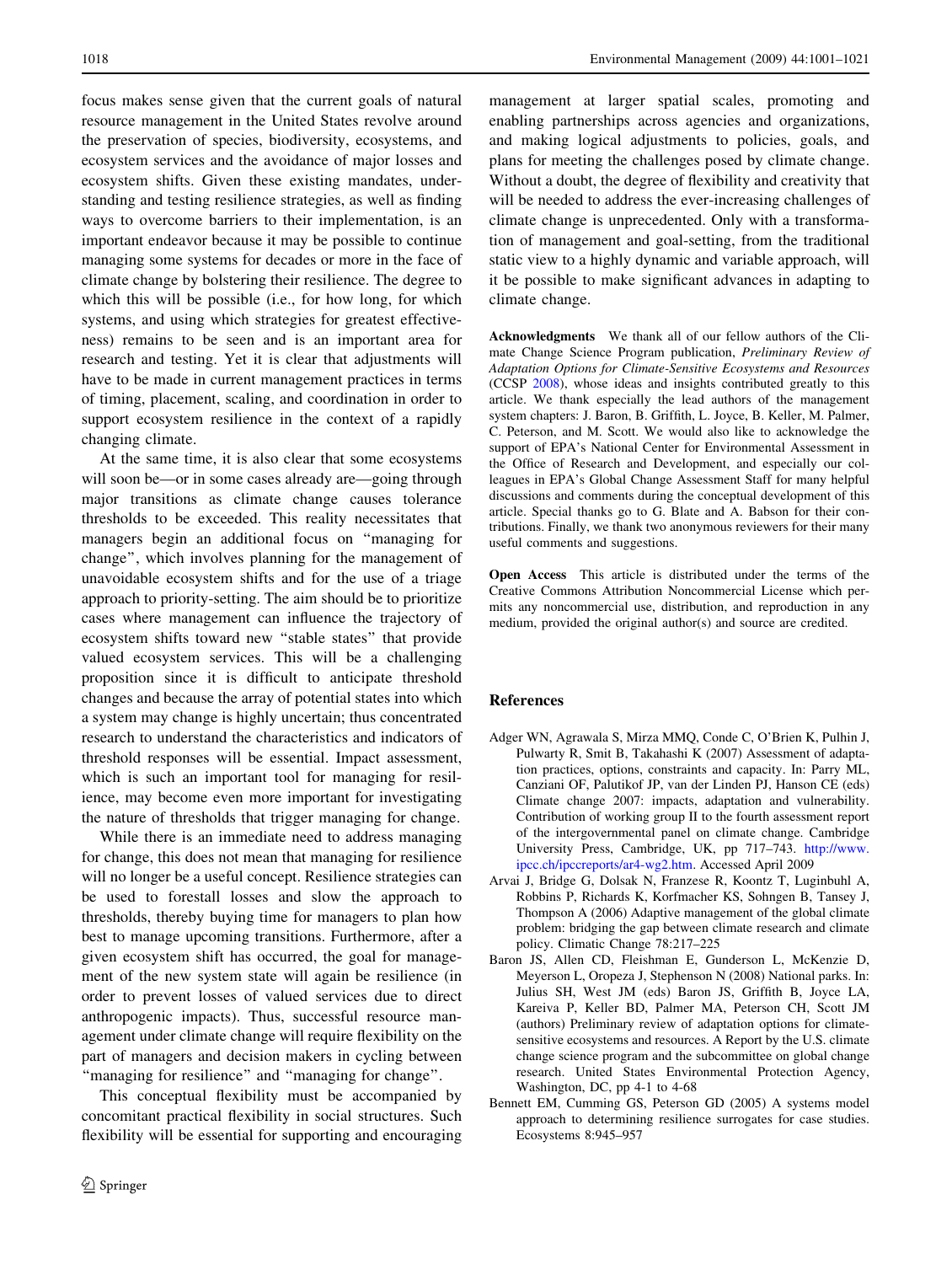- <span id="page-18-0"></span>Burkett V, Wilcox D, Stottlemyer R, Barrow W, Fagre D, Baron J, Price J, Neilson JL, Allen CD, Peterson DL, Ruggerone G, Doyle T (2005) Nonlinear dynamics in ecosystem response to climatic change: case studies and policy implications. Ecological Complexity 2:357–394
- Burton I, Malone E, Huq S, Lim B, Spanger-Siegfried E (2005) Adaptation policy frameworks for climate change: developing strategies, policies and measures. Cambridge University Press, Cambridge, UK, 253 pp
- Carpenter SR, Ludwig D, Brock WA (1999) Management of eutrophication for lakes subject to potentially irreversible change. Ecological Applications 9:751–771
- Carpenter SR, Bennett EM, Peterson GD (2006) Scenarios for ecosystem services: an overview. Ecology and Society 11(1):29
- Carter TR, Parry ML, Harasawa H, Nishioka S (1994) IPCC technical guidelines for assessing climate change impacts and adaptations. University College, London and Centre for Global Environmental Research, Japan, 59 pp
- Carter TR, Jones RN, Lu X (2007) New assessment methods and the characterisation of future conditions. In: IPCC (ed) Climate change 2007: climate change impacts, adaptation, and vulnerability, chap 2. Cambridge University Press, Cambridge, UK, pp 133–171
- CCSP (2008) Preliminary review of adaptation options for climatesensitive ecosystems and resources. In: Julius SH, West JM (eds) Baron JS, Griffith B, Joyce LA, Kareiva P, Keller BD, Palmer MA, Peterson CH, Scott JM (authors) A report by the U.S. climate change science program and the subcommittee on global change research. US Environmental Protection Agency, Washington, DC, 873 pp
- Cumming GS (2007) Global biodiversity scenarios and landscape ecology. Landscape Ecology 22(5):671–685
- Dessai S, Hulme M, Lempert R (2009) Do we need better predictions to adapt to a changing climate? Eos 90(13):111–112
- Dietz T, Ostrom E, Stern PC (2003) The struggle to govern the commons. Science 302(5652):1907–1912
- Dixon GE (2003) Essential FVS: a user's guide to the forest vegetation simulator. US Department of Agriculture, Forest Service, Forest Management Service Center, Fort Collins, CO, 193 pp
- FEMAT (Forest Ecosystem Management, Assessment Team) (1993) Forest ecosystem management: an ecological, economic, and social assessment. United States Government Printing Office, Washington, DC
- Gregory R, Failing L (2002) Using decision analysis to encourage sound deliberation: water use planning in British Columbia, Canada. Journal of Policy Analysis and Management 21:492– 499
- Gregory R, Ohlson D, Arvai J (2006) Deconstructing adaptive management: criteria for applications to environmental management. Ecological Applications 16(6):2411–2425
- Grime JP, Brown VK, Thompson K, Masters GJ, Hillier SH, Clarke IP, Askew AP, Corker D, Kielty JP (2000) The response of two contrasting limestone grasslands to simulated climate change. Science 289(5480):762–765
- Grimsditch GD, Salm RV (2006) Coral reef resistance and resilience to bleaching. IUCN resilience science group working paper series. No 1. IUCN The World Conservation Union, Gland, Switzerland and The Nature Conservancy, Narragansett, RI, 52 pp
- Groffman PM, Baron JS, Blett T, Gold AJ, Goodman I, Gunderson LH, Levinson BM, Palmer MA, Paerl HW, Peterson GD, Poff NL, Rejesk DW, Reynolds J, Turner MG, Weathers KC, Wiens J (2006) Ecological thresholds: the key to successful environmental management or an important concept with no practical application? Ecosystems 9:1–13
- Groom MJ, Meffe GK, Carroll CR (eds) (2006) Principles of conservation biology. Sinauer Press, Sunderland, MA, 701 pp
- Gunderson LH (2000) Ecological resilience-in theory and application. Annual Review of Ecology and Systematics 31:425–439
- Hall MHP, Fagre DB (2003) Modeled climate-induced glacier change in Glacier National Park, 1850–2100. BioScience 53(2): 131–140
- Hannah L, Midgley GF, Millar D (2002) Climate change-integrated conservation strategies. Climate Change and Conservation Special Issue, Global Ecology & Biogeography 11:485–495
- Hansen LJ, Biringer JL, Hoffman JR (eds) (2003) Buying time: a user's manual for building resistance and resilience in natural systems. World Wildlife Fund, Washington, DC
- Heller NE, Zavaleta ES (2009) Biodiversity management in the face of climate change: a review of 22 years of recommendations. Biological Conservation 142:14–32
- Hobbs RJ, Arico S, Aronson J, Baron JS, Bridgewater P, Cramer VA, Epstein PR, Ewel JJ, Klink CA, Lugo AE, Norton D, Ojima D, Richardson DM, Sanderson EW, Valladares F, Vila` M, Zamora R, Zobel M (2006) Novel ecosystems: theoretical and management aspects of the new ecological world order. Global Ecology and Biogeography 15:1–7
- Hoegh-Guldberg O, Hughes L, McIntyre S, Lindenmayer DB, Parmesan C, Possingham HP, Thomas CD (2008) Assisted colonization and rapid climate change. Science 321(5887):345– 346
- Holling CS (1973) Resilience and stability of ecological systems. Annual Review of Ecology and Systematics 4:1–23
- Holling CS (ed) (1978) Adaptive environmental assessment and management. Wiley, London, England, 377 pp
- IPCC (1994) IPCC Technical guidelines for assessing climate change impacts and adaptations. In: Carter TR, Parry ML, Harasawa H, Nishioka S (eds) Prepared by working group II and WMO/ UNEP, CGER-IO15-'94. University College -London, UK and Center for Global Environmental Research, National Institute for Environmental Studies, Tsukuba, Japan, 59 pp
- IPCC (2001) Climate change 2001: the scientific basis. In: Houghton JT, Ding Y, Griggs DJ, Noguer M, van der Linden PJ, Dai X, Maskell K, Johnson CA (eds) Contribution of working group I to the third assessment report of the intergovernmental panel on climate change. Cambridge University Press, Cambridge, United Kingdom and New York, NY, USA, 881 pp
- IPCC (2007) Summary for policymakers, In: Solomon S, Qin D, Manning M, Chen Z, Marquis M, Avery KB, Tignor M, Miller HL (eds) Climate change 2007: the physical science basis. Contribution of working group I to the fourth assessment report of the intergovernmental panel on climate change. University of Cambridge Press, Cambridge, United Kingdom and New York, NY, 142 pp
- IPCC-TGICA (2007) General guidelines on the use of scenario data for climate impact and adaptation assessment, version 2. In: Carter TR (lead author) Alfsen K, Barrow E, Bass B, Dai X, Desanker P, Gaffin SR, Giorgi F, Hulme M, Lal M, Mata LJ, Mearns LO, Mitchell JFB, Morita T, Moss R, Murdiyarso D, Pabon-Caicedo JD, Palutikof J, Parry ML, Rosenzweig C, Seguin B, Scholes RL, Whetton PH (contributing authors) Task group on data and scenario support for impact and climate assessment, intergovernmental panel on climate change. University of Cambridge Press, Cambridge, United Kingdom and New York, NY, 66 pp
- Jackson JBC, Kirby MX, Berger WH, Bjorndal KA, Botsford LW, Bourque BJ, Bradbury RH, Cooke R, Erlandson J, Estes JA, Hughes TP, Kidwell S, Lange CB, Lenihan HS, Pandolfi JM, Peterson CH, Steneck RS, Tegner MJ, Warner RR (2001) Historical overfishing and the recent collapse of coastal ecosystems. Science 293(5530):629–638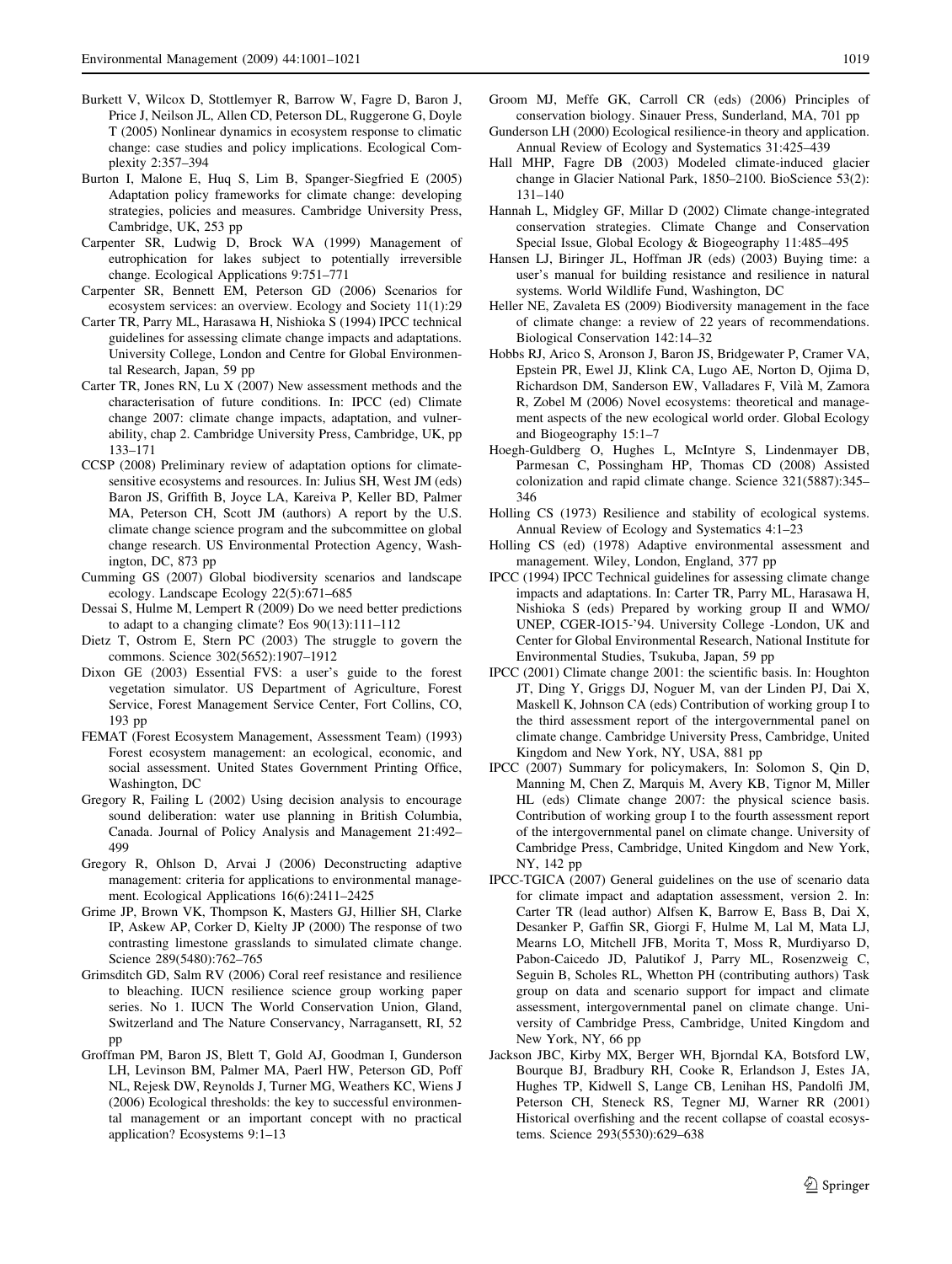- <span id="page-19-0"></span>Johnson T, Weaver C (2009) A framework for assessing climate change impacts on water and watershed systems. Environmental Management 43:118–134
- Joyce LA, Blate GM, Littell JS, McNulty SG, Millar CI, Moser SC, Neilson RP, O'Halloran KA, Peterson DL (2008) National forests. In: Julius SH, West JM (eds) Baron JS, Griffith B, Joyce LA, Kareiva P, Keller BD, Palmer MA, Peterson CH, Scott JM (authors) Preliminary review of adaptation options for climatesensitive ecosystems and resources. A report by the U.S. climate change science program and the subcommittee on global change research. United States Environmental Protection Agency, Washington, DC, pp 3-1 to 3-127
- Julius SH, West JM, Airamé S, Barber RT, Baron JS, Blate GM, Causey B, Christian RR, Cottingham KL, Friedlander A, Griffith B, Johnson J, Joyce LA, Keller BD, Lettenmaier D, Littell JS, Lotze HK, McGuire AD, McNulty SG, Millar CI, Miller SL, O'Halloran KA, Oropeza J, Palmer MA, Peterson DL, Peterson CH, Piehler MF, Poff NL, Postel S, Richter B, Simenstad CA, Warner R, Wilson JW (2008) Annex A: case studies. In: Julius SH, West JM (eds) Baron JS, Griffith B, Joyce LA, Kareiva P, Keller BD, Palmer MA, Peterson CH, Scott JM (authors) Preliminary review of adaptation options for climate-sensitive ecosystems and resources. A report by the U.S. climate change science program and the subcommittee on global change research. United States Environmental Protection Agency, Washington, DC, pp A-1 to A-170
- Kareiva P, Enquist C, Johnson A, Julius SH, Lawler J, Petersen B, Pitelka L, Shaw R, West JM (2008) Synthesis and Conclusions. In: Julius SH, West JM (eds) Baron JS, Griffith B, Joyce LA, Kareiva P, Keller BD, Palmer MA, Peterson CH, Scott JM (authors) Preliminary review of adaptation options for climatesensitive ecosystems and resources. A report by the U.S. climate change science program and the subcommittee on global change research. United States Environmental Protection Agency, Washington, DC, pp 9-1 to 9-66
- Keller BD, Airamé S, Causey B, Friedlander A, Gleason DF, Grober-Dunsmore R, Johnson J, McLeod E, Miller SL, Steneck RS, Woodley C (2008) Marine Protected Areas. In: Julius SH, West JM (eds) Baron JS, Griffith B, Joyce LA, Kareiva P, Keller BD, Palmer MA, Peterson CH, Scott JM (authors) Preliminary review of adaptation options for climate-sensitive ecosystems and resources. A report by the U.S. climate change science program and the subcommittee on global change research. United States Environmental Protection Agency, Washington, DC, pp 8-1 to 8-95
- Kerr RA (2004) Climate change: three degrees of consensus. Science 305:932–934
- Kerr RA (2005) How hot will the greenhouse world be? Science 309(5731):100
- Kokko H, López-Sepulcre A (2006) From individual dispersal to species ranges: perspectives for a changing world. Science 313:789–791
- Leeworthy VR, Wiley PC (2003) Profiles and economic contribution: general visitors to Monroe County, Florida 2000–2001. National Oceanic and Atmospheric Administration, Silver Spring, MD, 24 pp
- Lemos MC, Agrawal A (2006) Environmental governance. Annual Review of Environment and Resources 31:297–325
- Levin PS, Fogarty MJ, Murawski SA, Fluharty D (2009) Integrated ecosystem assessments: developing the scientific basis for ecosystem-based management of the ocean. PLoS Biology 7(1):e1000014. doi[:10.1371/journal.pbio.1000014](http://dx.doi.org/10.1371/journal.pbio.1000014)
- Lovejoy TE, Hannah L (2005) Climate change and biodiversity. Yale University Press, New Haven, CT, 401 pp
- Mau-Crimmins T, Hubbard A, Angell D, Filippone C, Kline N (2005) Sonoran desert network: vitals signs monitoring plan. National Park Service. Intermountain Region, Denver, CO
- Metzger MJ, Leemans R, Schröter D (2005) A multidisciplinary multi-scale framework for assessing vulnerability to global change. International Journal of Applied Earth Observation and Geoinformation 7:253–267
- Millar CI, Stephenson NL, Stephens SL (2007) Climate change and forests of the future: managing in the face of uncertainty. Ecological Applications 17(8):2145–2151
- Moir WH, Block WM (2001) Adaptive management on public lands in the United States: commitment or rhetoric? Environmental Management 28(2):141–148
- Myers N (1979) The sinking arc. Pergamon Press, New York, NY
- National Research Council (1999) Downstream: adaptive management of the Glen Canyon Dam and the Colorado River ecosystem. National Academies Press, Washington, DC
- Palmer MA, Lettenmaier D, Poff NL, Postel S, Richter B, Warner R (2008) Wild and scenic rivers. In: Julius SH, West JM (eds) Baron JS, Griffith B, Joyce LA, Kareiva P, Keller BD, Palmer MA, Peterson CH, Scott JM (authors) Preliminary review of adaptation options for climate-sensitive ecosystems and resources. A report by the U.S. climate change science program and the subcommittee on global change research. United States Environmental Protection Agency, Washington, DC, pp 6-1 to 6-73
- Pauly D (1995) Anecdotes and the shifting baseline syndrome of fisheries. Trends in Ecology & Evolution 10(10):430–431
- Peterson CH, Estes JA (2001) Conservation and management of marine communities. In: Bertness MD, Gaines SD, Hay ME (eds) Marine community ecology. Sinauer Associates, Sunderland, MA, pp 469–507
- Peterson GD, Cumming GS, Carpenter SR (2003) Scenario planning: a tool for conservation in an uncertain world. Conservation Biology 17(2):358–360
- Peterson CH, Barber RT, Cottingham KL, Lotze HK, Simenstad CA, Christian RR, Piehler MF, Wilson J (2008) National estuaries. In: Julius SH, West JM (eds) Baron JS, Griffith B, Joyce LA, Kareiva P, Keller BD, Palmer MA, Peterson CH, Scott JM (authors) Preliminary review of adaptation options for climatesensitive ecosystems and resources. A report by the U.S. Climate change science program and the subcommittee on global change research. United States Environmental Protection Agency, Washington, DC, pp 7-1 to 7-108
- Pianka ER (1970) On r- and k-selection. The American Naturalist 104(940):592–597
- Porter ME (1985) Competitive advantage. Free Press, New York, NY
- Rayfuse R (2008) Protecting marine biodiversity in polar areas beyond national jurisidiction. Review of European Community and International Environmental Law 17(1):3–13
- Root TL, Schneider SH (2002) Climate change: overview and implications for wildlife. In: Schneider SH, Root TL (eds) Wildlife responses to climate change: North American case studies. Island Press, Washington, DC, pp 1–56
- Scheffer MS, Carpenter SR (2003) Catastrophic regime shifts in ecosystems: linking theory to observation. Trends in Ecology & Evolution 18:648–656
- Scheffer M, Carpenter S, Foley JA, Folke C, Walker BH (2001) Catastrophic shifts in ecosystems. Nature 413:591–596
- Schwartz P (1996) Art of the long view: planning for the future in an uncertain world. Currency Doubleday, New York, NY, pp 1–258
- Scott JM, Griffith B, Adamcik RS, Ashe DM, Czech B, Fischman RL, Gonzalez P, Lawler JJ, McGuire AD, Pidgorna A (2008) National wildlife refuges. In: Julius SH, West JM (eds) Baron JS, Griffith B, Joyce LA, Kareiva P, Keller BD, Palmer MA, Peterson CH, Scott JM (authors) Preliminary review of adaptation options for climate-sensitive ecosystems and resources. A report by the U.S. climate change science program and the subcommittee on global change research. United States Environmental Protection Agency, Washington, DC, pp 5-1 to 5-100